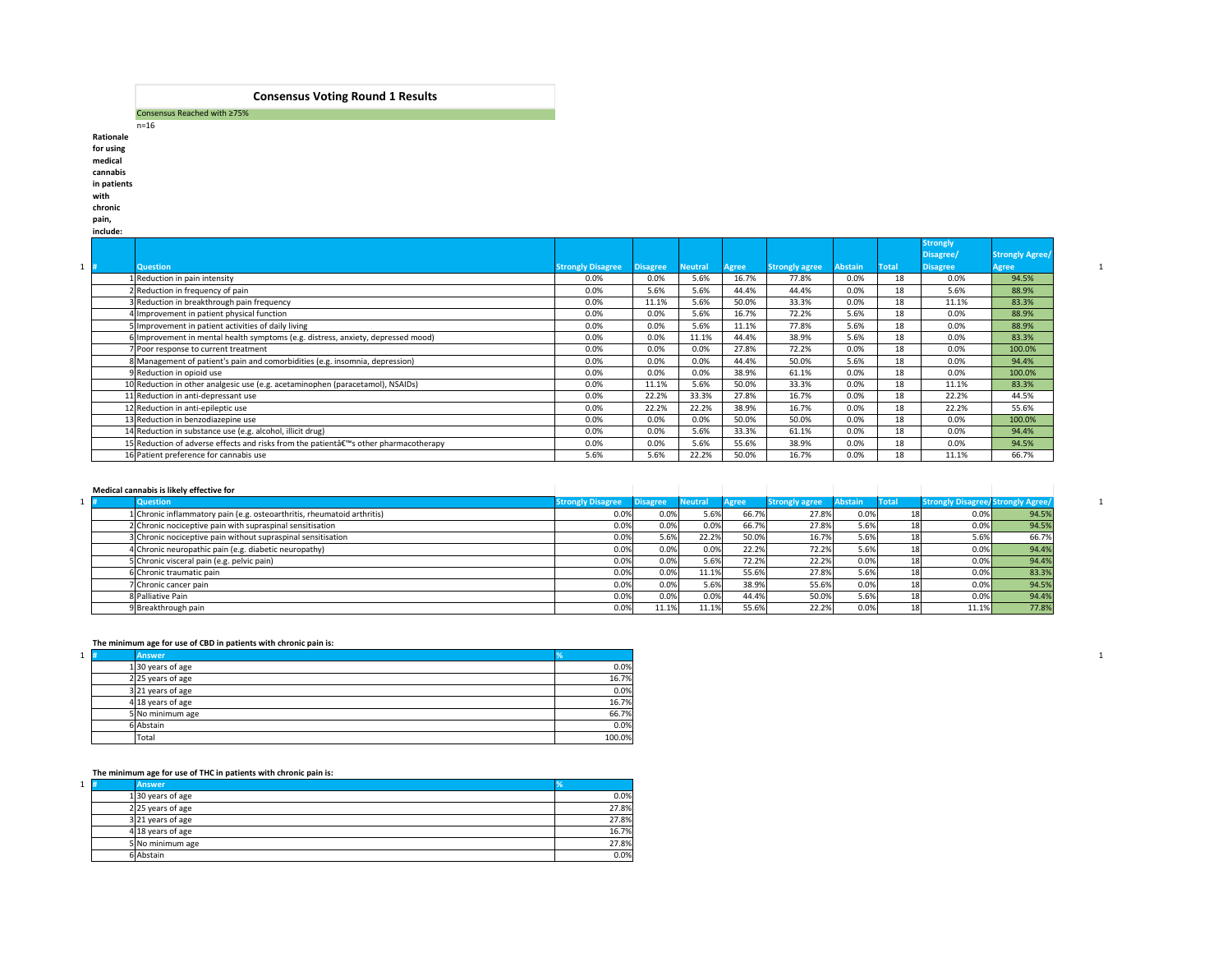|  | ITota. | ገዓሪ<br>$\overline{\phantom{a}}$<br>( ) (<br>$\alpha$<br>$- - - - -$ |
|--|--------|---------------------------------------------------------------------|
|  |        |                                                                     |

**The maximum age for use of CBD in patients with chronic pain is:**

| $1 $ # | <b>Answer</b>       | %      |
|--------|---------------------|--------|
|        | $1 60$ years of age | 0.0%   |
|        | $2$ 70 years of age | 0.0%   |
|        | 380 years of age    | 0.0%   |
|        | 4 90 years of age   | 0.0%   |
|        | 5 No maximum age    | 100.0% |
|        | 6 Abstain           | 0.0%   |
|        | Total               | 100.0% |

**The maximum age for use of THC in patients with chronic pain is:**

| $1 $ # | <b>Answer</b>       | ℅      |
|--------|---------------------|--------|
|        | $1 60$ years of age | 0.0%   |
|        | 2 70 years of age   | 0.0%   |
|        | $3 80$ years of age | 5.6%   |
|        | $4$ 90 years of age | 0.0%   |
|        | 5 No maximum age    | 94.4%  |
|        | 6 Abstain           | 0.0%   |
|        | Total               | 100.0% |

**Medical cannabis should be avoided in patients with chronic pain with the following conditions:**

|     |                                                                                                                   |                          |                 |                |              |                       |                |              | <b>Strongly</b> |                        |
|-----|-------------------------------------------------------------------------------------------------------------------|--------------------------|-----------------|----------------|--------------|-----------------------|----------------|--------------|-----------------|------------------------|
|     |                                                                                                                   |                          |                 |                |              |                       |                |              | Disagree/       | <b>Strongly Agree/</b> |
| 11# | <b>Question</b>                                                                                                   | <b>Strongly Disagree</b> | <b>Disagree</b> | <b>Neutral</b> | <b>Agree</b> | <b>Strongly agree</b> | <b>Abstain</b> | <b>Total</b> | <b>Disagree</b> | Agree                  |
|     | 1 A patient with a psychotic disorder                                                                             | 0.0%                     | 11.1%           | 0.0%           | 33.3%        | 55.6%                 | 0.0%           | 18           | 11.1%           | 88.9%                  |
|     | 2 A patient with a family history of psychotic disorders                                                          | 11.1%                    | 16.7%           | 33.3%          | 33.3%        | 5.6%                  | 0.0%           | 18           | 27.8%           | 38.9%                  |
|     | 3 A patient with mood disorder                                                                                    | 16.7%                    | 44.4%           | 22.2%          | 16.7%        | 0.0%                  | 0.0%           | 18           | 61.1%           | 16.7%                  |
|     | 4 A patient with personality disorder                                                                             | 5.6%                     | 38.9%           | 22.2%          | 16.7%        | 16.7%                 | 0.0%           | 18           | 44.5%           | 33.3%                  |
|     | 5 A patient with substance abuse disorder                                                                         | 16.7%                    | 22.2%           | 22.2%          | 16.7%        | 22.2%                 | 0.0%           | 18           | 38.9%           | 38.9%                  |
|     | 6 A patient who is a heavy user of alcohol                                                                        | 16.7%                    | 22.2%           | 22.2%          | 27.8%        | 11.1%                 | 0.0%           | 18           | 38.9%           | 38.9%                  |
|     | 7 A patient who is taking high doses of prescribed opioids                                                        | 50.0%                    | 33.3%           | 11.1%          | 5.6%         | 0.0%                  | 0.0%           | 18           | 83.3%           | 5.6%                   |
|     | 8 A patient who is taking high doses benzodiazepines or other sedating medications prescribed or over the counter | 27.8%                    | 38.9%           | 22.2%          | 5.6%         | 5.6%                  | 0.0%           | 18           | 66.7%           | 11.1%                  |
|     | 9A patient with severe cardiovascular disease                                                                     | 5.6%                     | 22.2%           | 22.2%          | 27.8%        | 22.2%                 | 0.0%           | 18           | 27.8%           | 50.0%                  |
|     | 10 A patient who smokes tobacco                                                                                   | 44.4%                    | 44.4%           | 11.1%          | 0.0%         | 0.0%                  | 0.0%           | 18           | 88.9%           | 0.0%                   |
|     | $11$  A patient with severe pulmonary disease for inhaled cannabis                                                | 0.0%                     | 27.8%           | 11.1%          | 33.3%        | 27.8%                 | 0.0%           | 18           | 27.8%           | 61.1%                  |
|     | 12 A patient with severe renal disease                                                                            | 27.8%                    | 38.9%           | 16.7%          | 16.7%        | 0.0%                  | 0.0%           | 18           | 66.7%           | 16.7%                  |
|     | 13 A patient with severe hepatic disease                                                                          | 16.7%                    | 27.8%           | 16.7%          | 38.9%        | 0.0%                  | 0.0%           | 18           | 44.5%           | 38.9%                  |
|     | 14 Pediatric patients                                                                                             | 22.2%                    | 27.8%           | 11.1%          | 27.8%        | 11.1%                 | 0.0%           | 18           | 50.0%           | 38.9%                  |
|     | 15 Geriatric patients (>65 years)                                                                                 | 61.1%                    | 33.3%           | 0.0%           | 5.6%         | 0.0%                  | 0.0%           | 18           | 94.4%           | 5.6%                   |
|     | 16 A patient with social instability                                                                              | 11.1%                    | 38.9%           | 27.8%          | 22.2%        | 0.0%                  | 0.0%           | 18           | 50.0%           | 22.2%                  |
|     | 17 A patient with immunosuppression                                                                               | 22.2%                    | 38.9%           | 33.3%          | 0.0%         | 5.6%                  | 0.0%           | 18           | 61.1%           | 5.6%                   |
|     | 18 A patient who is pregnant or planning to become pregnant                                                       | 0.0%                     | 5.6%            | 5.6%           | 22.2%        | 61.1%                 | 5.6%           | 18           | 5.6%            | 83.3%                  |
|     | 19 A patient who is breastfeeding                                                                                 | 0.0%                     | 5.6%            | 0.0%           | 27.8%        | 61.1%                 | 5.6%           | 18           | 5.6%            | 88.9%                  |

**Medical cannabis should be avoided in patients with chronic pain being administered the following medications:**

|    |                                                              |                          |                 |                |              |                       |                |                 | <b>Strongly</b> |                        |
|----|--------------------------------------------------------------|--------------------------|-----------------|----------------|--------------|-----------------------|----------------|-----------------|-----------------|------------------------|
|    |                                                              |                          |                 |                |              |                       |                |                 | Disagree/       | <b>Strongly Agree/</b> |
| 1# | <b>Question</b>                                              | <b>Strongly Disagree</b> | <b>Disagree</b> | <b>Neutral</b> | <b>Agree</b> | <b>Strongly agree</b> | <b>Abstain</b> | <b>Total</b>    | <b>Disagree</b> | <b>Agree</b>           |
|    | L Warfarin                                                   | 5.9%                     | 52.9%           | 17.7%          | 11.8%        | 11.8%                 | 0.0%           |                 | 58.8%           | 23.5%                  |
|    | 2 Direct oral anticoagulants (DOACs)                         | 5.9%                     | 52.9%           | 11.8%          | 17.7%        | 11.8%                 | 0.0%           |                 | 58.8%           | 29.4%                  |
|    | 3 Opioids                                                    | 50.0%                    | 38.9%           | 5.6%           | 0.0%         | 5.6%                  | 0.0%           | 18 <sup>1</sup> | 88.9%           | 5.6%                   |
|    | 4 Opioid agonist treatment (e.g. methadone or buprenorphine) | 47.1%                    | 47.1%           | 5.9%           | 0.0%         | 0.0%                  | 0.0%           | 17 <sup>1</sup> | 94.1%           | 0.0%                   |
|    | 5 Benzodiazepines                                            | 33.3%                    | 55.6%           | 5.6%           | 5.6%         | 0.0%                  | 0.0%           | 18 <sup>1</sup> | 88.9%           | 5.6%                   |
|    | 6 Skeletal muscle relaxants                                  | 41.2%                    | 47.1%           | 11.8%          | 0.0%         | 0.0%                  | 0.0%           | 17 <sup>1</sup> | 88.2%           | 0.0%                   |
|    | 7 Hypnotics                                                  | 22.2%                    | 61.1%           | 11.1%          | 5.6%         | 0.0%                  | 0.0%           | 18 <sup>1</sup> | 83.3%           | 5.6%                   |
|    | 8 Non-steroidal anti-inflammatory drugs (NSAIDs)             | 44.4%                    | 55.6%           | 0.0%           | 0.0%         | 0.0%                  | 0.0%           | 18              | 100.0%          | 0.0%                   |
|    | 9 Antidepressants                                            | 38.9%                    | 55.6%           | 5.6%           | 0.0%         | 0.0%                  | 0.0%           | 18 <sup>1</sup> | 94.5%           | 0.0%                   |
|    | 10 Anti-psychotics                                           | 22.2%                    | 44.4%           | 22.2%          | 5.6%         | 5.6%                  | 0.0%           | 18              | 66.7%           | 11.1%                  |
|    | 11 Corticosteroids                                           | 38.9%                    | 50.0%           | 11.1%          | 0.0%         | 0.0%                  | 0.0%           | 18              | 88.9%           | 0.0%                   |
|    | 12 Anti-hypercholesterolemic agents                          | 44.4%                    | 50.0%           | 5.6%           | 0.0%         | 0.0%                  | 0.0%           | 18 <sup>1</sup> | 94.4%           | 0.0%                   |
|    | 13 Antihypertensive agents                                   | 38.9%                    | 55.6%           | 5.6%           | 0.0%         | 0.0%                  | 0.0%           | 18              | 94.5%           | 0.0%                   |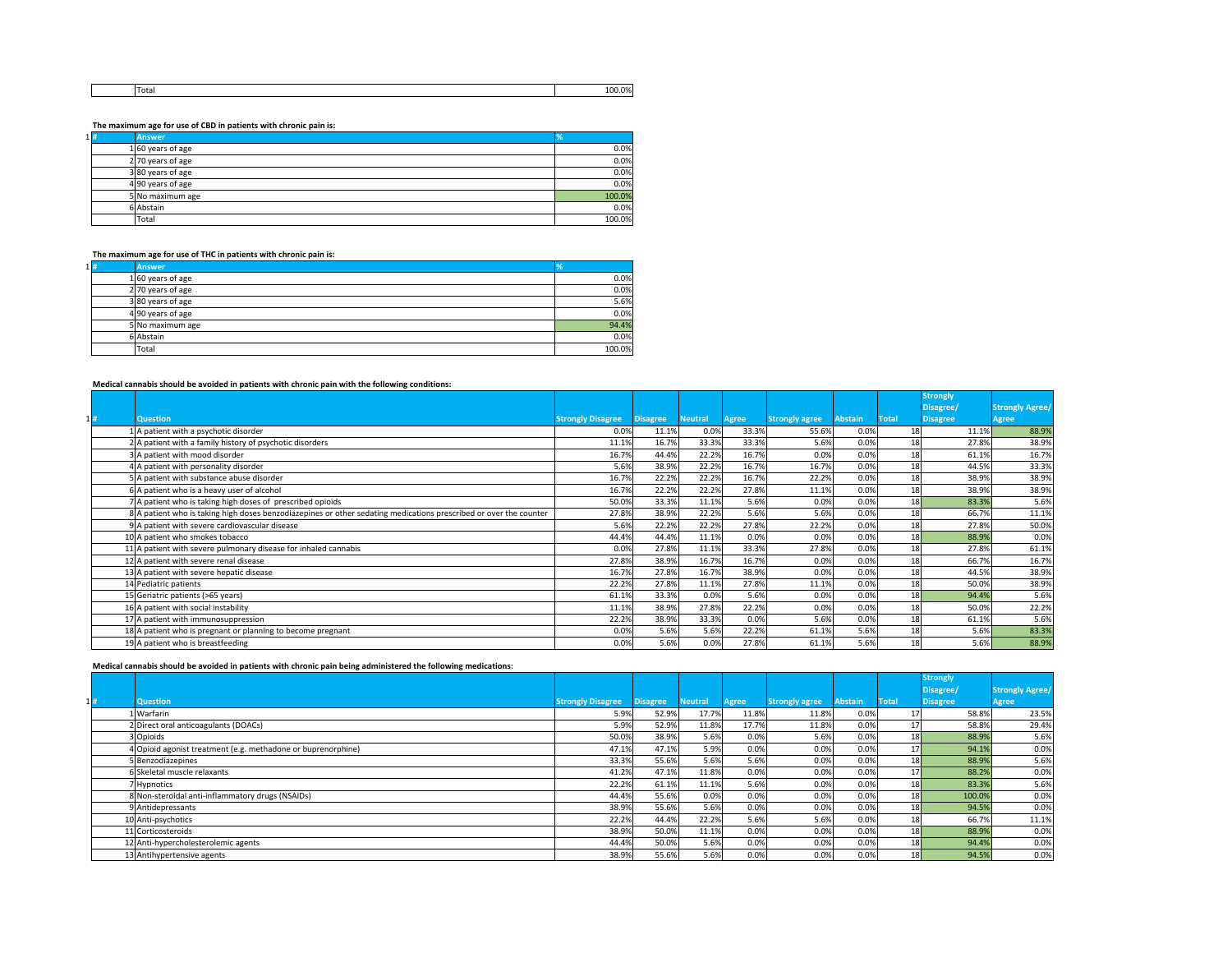| 14 Antimicrobial agents                                                          | 38.9% | 50.0% | 5.6%  | 0.0%    | 0.0% | 5.6%  | 18              | 88.9% | 0.0%  |
|----------------------------------------------------------------------------------|-------|-------|-------|---------|------|-------|-----------------|-------|-------|
| 15 Anti-epileptic agents (including clobazam)                                    | 16.7% | 61.1% | 16.7% | 5.6%    | 0.0% | 0.0%  | 18              | 77.8% | 5.6%  |
| 16 Antihyperglycemic agents                                                      | 38.9% | 55.6% | 0.0%  | $0.0\%$ | 0.0% | 5.6%  | 18              | 94.5% | 0.0%  |
| 17 Cyclosporine or tacrolimus                                                    | 22.2% | 55.6% | 11.1% | $0.0\%$ | 5.6% | 5.6%  | 18 <sub>l</sub> | 77.8% | 5.6%  |
| 18 Cancer chemotherapy                                                           | 44.4% | 38.9% | 11.1% | $0.0\%$ | 0.0% | 5.6%  | 18              | 83.3% | 0.0%  |
| 19 Disease modifying synthetic anti-rheumatic drugs (DMARDs)                     | 38.9% | 44.4% | 11.1% | $0.0\%$ | 0.0% | 5.6%  | 18              | 83.3% | 0.0%  |
| 20 Biologic therapies for rheumatoid arthritis, inflammatory bowel disease, etc. | 38.9% | 38.9% | 16.7% | $0.0\%$ | 0.0% | 5.6%  | 18              | 77.8% | 0.0%  |
| 21 Immunotherapy agents for oncology (e.g. checkpoint inhibitors)                | 27.8% | 22.2% | 27.8% | 11.1%   | 0.0% | 11.1% | 18              | 50.0% | 11.1% |
|                                                                                  |       |       |       |         |      |       |                 |       |       |

#### **The starting THC:CBD ratio for most patients with chronic pain should be:**

|        |                    |                          |                 |         |              |                       |         |                   | <b>Strongly</b> |                              |  |  |
|--------|--------------------|--------------------------|-----------------|---------|--------------|-----------------------|---------|-------------------|-----------------|------------------------------|--|--|
|        |                    |                          |                 |         |              |                       |         |                   | Disagree        | Strongly Agı<br><b>ARICE</b> |  |  |
| $1 $ # | <b>Question</b>    | <b>Strongly Disagree</b> | <b>Disagree</b> | Neutral | <b>Agree</b> | <b>Strongly agree</b> | Abstain | <b>Total</b>      | <b>Disagree</b> | <b>Agree</b>                 |  |  |
|        | 1 CBD predominant  | 5.9%                     | 5.9%            | 5.9%    | 58.8%        | 23.5%                 | 0.0%    | $\perp$ / $\perp$ | 11.8%           | 82.4%                        |  |  |
|        | 2 Balanced THC:CBD | 5.6%                     | 0.0%            | 16.7%   | 44.4%        | 33.3%                 | 0.0%    | 18 <sup>l</sup>   | $5.6\%$         | 77.8%                        |  |  |
|        | 3THC predominant   | 12.5%                    | 50.0%           | 6.3%    | 18.8%        | 12.5%                 | 0.0%    | 16                | 62.5%           | 31.3%                        |  |  |

#### **The starting CBD daily dose for most patients is: (total amount in 24 hours)**

| $1 $ # | <b>Answer</b>      | <b>1%</b> |
|--------|--------------------|-----------|
|        | $1\overline{5}$ mg | 22.2%     |
|        | $2 10 \text{ mg}$  | 50.0%     |
|        | $3 20$ mg          | 5.6%      |
|        | $4 40$ mg          | 0.0%      |
|        | $5 50$ mg          | 5.6%      |
|        | $6 > 50$ mg        | 16.7%     |
|        | 7 Abstain          | 0.0%      |
|        | Total              | 100.0%    |

### **The recommended starting dosing frequency for CBD is: (Daily dose divided into this frequency)**

| $1 $ # | <b>Answer</b>       |        |
|--------|---------------------|--------|
|        | 1 Once daily        | 33.3%  |
|        | 2 Twice daily       | 66.7%  |
|        | 3 Three times daily | 0.0%   |
|        | 4 Four times daily  | 0.0%   |
|        | $5$ > 4 times daily | 0.0%   |
|        | 6 Abstain           | 0.0%   |
|        | <b>Total</b>        | 100.0% |

# **The recommended CBD titration amount for most patients is:**

| $1 $ # | <b>Answer</b>    | %      |
|--------|------------------|--------|
|        | $1 1$ mg         | 5.6%   |
|        | $2 5 \text{ mg}$ | 33.3%  |
|        | $3 10$ mg        | 38.9%  |
|        | $4$  20 mg       | 11.1%  |
|        | $5 > 20$ mg      | 11.1%  |
|        | 6 Abstain        | 0.0%   |
|        | <b>Total</b>     | 100.0% |

### **The recommended CBD up-titration frequency for most patients is:**

| $1 $ # | <b>Answer</b>      | Y.     |
|--------|--------------------|--------|
|        | 1 Daily            | 11.1%  |
|        | 2 Every other day  | 5.6%   |
|        | 3 2-3 times a week | 38.9%  |
|        | 4 Once a week      | 38.9%  |
|        | 5 every 2 weeks    | 5.6%   |
|        | 6 Abstain          | 0.0%   |
|        | Total              | 100.0% |

**If starting with a CBD predominant variety, THC for most patients should be introduced:**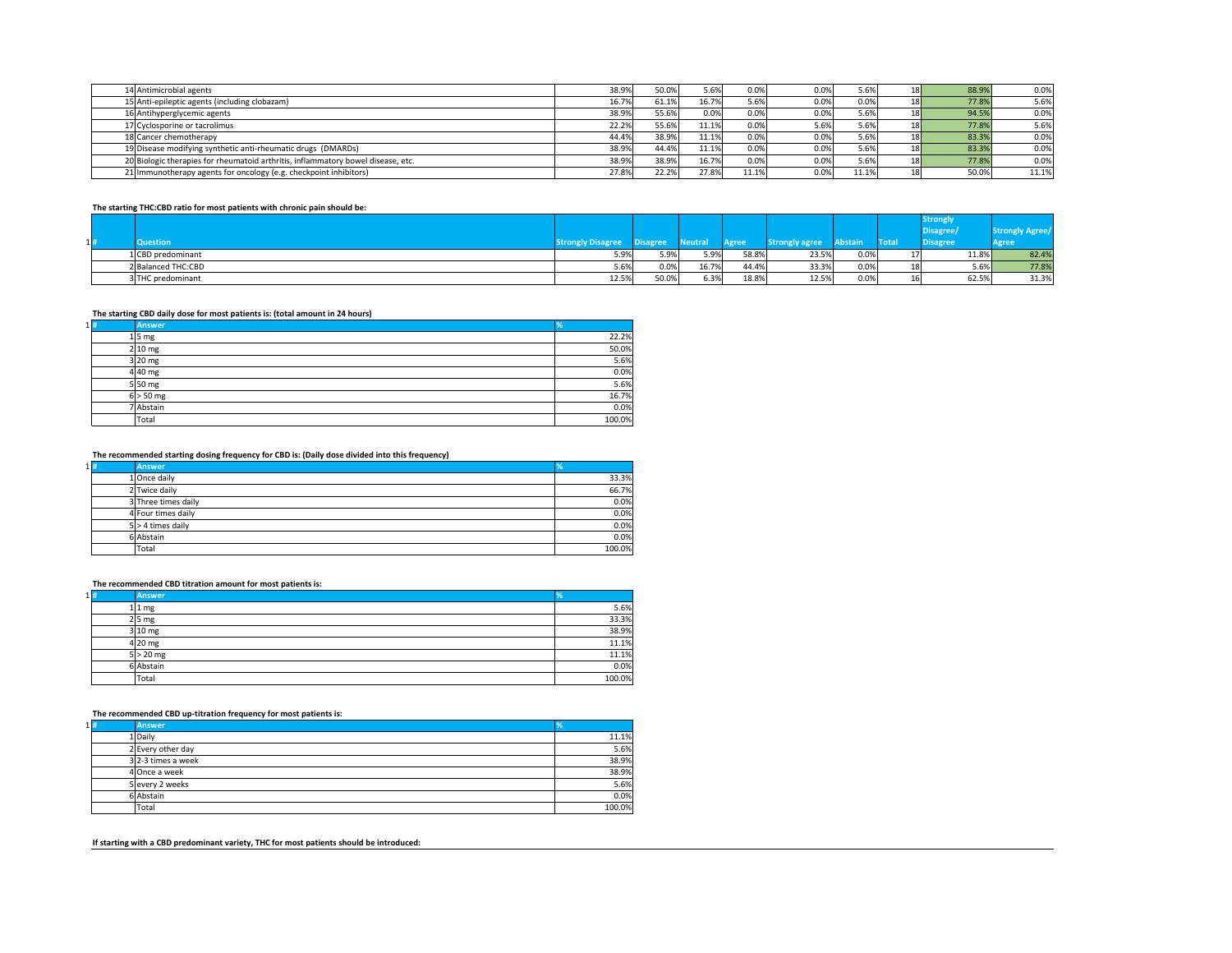| $1 $ # | <b>Question</b>                                                                                              | <b>Strongly Disagree</b> | <b>Disagree</b> | <b>Neutral</b> | <b>Agree</b> | <b>Strongly agree</b> | Abstain | <b>Total</b> | <b>Strongly</b><br>Disagree/<br><b>Disagree</b> | <b>Strongly Agree/</b><br><b>Agree</b> |
|--------|--------------------------------------------------------------------------------------------------------------|--------------------------|-----------------|----------------|--------------|-----------------------|---------|--------------|-------------------------------------------------|----------------------------------------|
|        | 1 If needed, add THC at bedtime after one week regardless of CBD dose                                        | 5.9%                     |                 | 29.4%          | 17.7%        | 0.0%                  | 0.0%    |              | 52.9%                                           | 17.7%                                  |
|        | 2 If needed, add THC at bedtime after two weeks regardless of CBD dose                                       | 5.9%                     | 47.1%           | 29.4%          | 17.7%        | 0.0%                  | 0.0%    |              | 52.9%                                           | 17.7%                                  |
|        | 3 If needed, add THC at bedtime once patient is taking > 20mg of CBD                                         | 5.6%                     | 11.1%           | 22.2%          | 38.9%        | 16.7%                 | 5.6%    |              | 16.7%                                           | 55.6%                                  |
|        | 4 If needed, add THC at bedtime once patient is taking > 40mg of CBD                                         | 5.9%                     | 23.5%           | 23.5%          | 23.5%        | 23.5%                 | 0.0%    |              | 29.4%                                           | 47.1%                                  |
|        | 5 If needed add THC at bedtime when the patient is not the maximally tolerated or afforded CBD dose          | $0.0\%$                  | 25.0%           | 18.8%          | 25.0%        | 25.0%                 | 6.3%    |              | 25.0%                                           | 50.0%                                  |
|        | 6 I do not recommend starting with CBD predominant before initiating THC for most patients with chronic pain | 27.8%                    | 22.2%           | 16.7%          | 5.6%         | 22.2%                 | 5.6%    | 181          | 50.0%                                           | 27.8%                                  |

### **The recommended starting THC daily dose for most patients: (amount for 24 hours)**

| $1 $ # | <b>Answer</b>     |        |
|--------|-------------------|--------|
|        | $1 1$ mg          | 27.8%  |
|        | $2 2.5$ mg        | 66.7%  |
|        | $3 5$ mg          | 5.6%   |
|        | $4 10 \text{ mg}$ | 0.0%   |
|        | 5 Abstain         | 0.0%   |
|        | Total             | 100.0% |

### **The recommended THC titration amountfor most patients is:**

| $1 $ # | <b>Answer</b> | 7ο     |
|--------|---------------|--------|
|        | $1 1$ mg      | 27.8%  |
|        | $2 2.5$ mg    | 72.2%  |
|        | $3 5$ mg      | 0.0%   |
|        | $4 10$ mg     | 0.0%   |
|        | 5 Abstain     | 0.0%   |
|        | Total         | 100.0% |

### **The recommended THC up-titration frequency for most patients is:**

| $1 $ # | <b>Answer</b>      | ٦ο     |
|--------|--------------------|--------|
|        | 1 Daily            | 11.1%  |
|        | 2 Every other day  | 5.6%   |
|        | 3 2-3 times a week | 44.4%  |
|        | 4 Once a week      | 27.8%  |
|        | 5 Every 2 weeks    | 11.1%  |
|        | 6 Abstain          | 0.0%   |
|        | Total              | 100.0% |

### **The recommended maximum daily dose of CBD is:**

| $1 $ # | <b>Answer</b>           | %      |
|--------|-------------------------|--------|
|        | $1\vert 50 \vert mg$    | 5.9%   |
|        | $2 100$ mg              | 5.9%   |
|        | $3 300$ mg              | 29.4%  |
|        | $4 600$ mg              | 11.8%  |
|        | 5 No maximum daily dose | 41.2%  |
|        | 6 Abstain               | 5.9%   |
|        | Total                   | 100.0% |

### **The recommended maximum daily dose of THC is:**

| $1 $ # | <b>Answer</b>           |        |
|--------|-------------------------|--------|
|        | $1 10 \text{ mg}$       | 0.0%   |
|        | $2 20$ mg               | 23.5%  |
|        | $3 40$ mg               | 41.2%  |
|        | $4 80$ mg               | 17.7%  |
|        | 5 No maximum daily dose | 17.7%  |
|        | 6 Abstain               | 0.0%   |
|        | Total                   | 100.0% |

**The patients and conditions that should be considered for rapid/aggressive medical cannabis dosing and titration are:**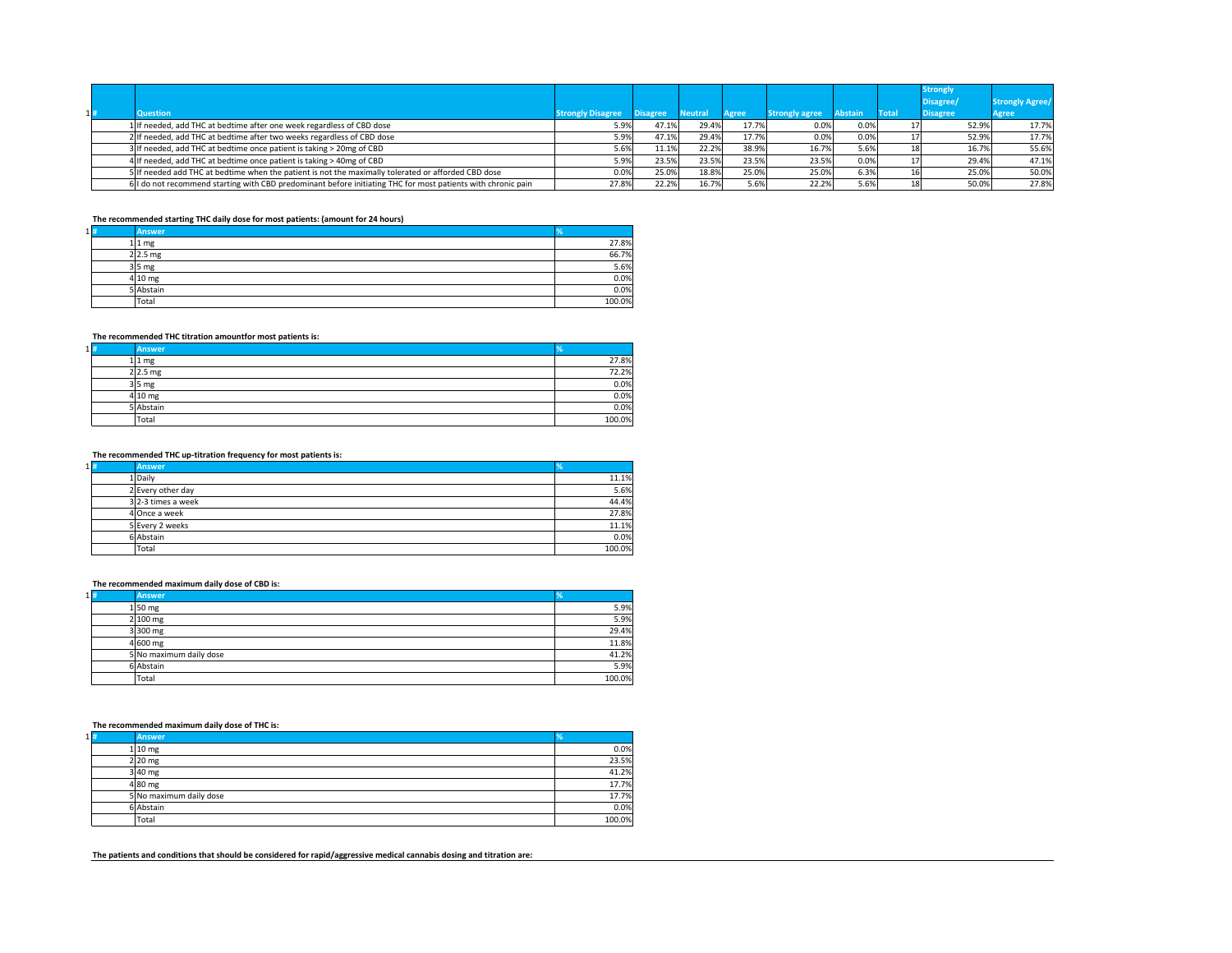|    |                                                                                            |                          |                 |                |              |                       |                |       | <b>Strongly</b> |                        |
|----|--------------------------------------------------------------------------------------------|--------------------------|-----------------|----------------|--------------|-----------------------|----------------|-------|-----------------|------------------------|
|    |                                                                                            |                          |                 |                |              |                       |                |       | Disagree/       | <b>Strongly Agree/</b> |
| 1H | Question                                                                                   | <b>Strongly Disagree</b> | <b>Disagree</b> | <b>Neutral</b> | <b>Agree</b> | <b>Strongly agree</b> | <b>Abstain</b> | Total | <b>Disagree</b> | <b>Agree</b>           |
|    | 1 The patient is cannabis experienced (medical or recreational)                            | 0.0%                     | 0.0%            | 11.1%          | 55.6%        | 33.3%                 | 0.0%           |       | 0.0%            | 88.9%                  |
|    | $2$ The patient is taking > 90 mg morphine equivalent dose (MED)                           | 5.6%                     | 33.3%           | 16.7%          | 38.9%        | 5.6%                  | 0.0%           |       | 38.9%           | 44.5%                  |
|    | 3 The patient is suffering for severe pain or with severe functional impairment            | 0.0%                     | 16.7%           | 0.0%           | 72.2%        | 11.1%                 | 0.0%           | 18I   | 16.7%           | 83.3%                  |
|    | 4 The patient who is currently using opioids, gabapentinoids or SNRIs                      | 0.0%                     | 55.6%           | 27.8%          | 11.1%        | 5.6%                  | 0.0%           |       | 55.6%           | 16.7%                  |
|    | 5 The patient who is has been unsuccessfully treated with opioids, gabapentinoids or SNRIs | 0.0%                     | 38.9%           | 27.8%          | 22.2%        | 11.1%                 | 0.0%           | 18I   | 38.9%           | 33.3%                  |
|    | 6 The patient is experiencing primarily neuropathic pain                                   | 0.0%                     | 50.0%           | 16.7%          | 16.7%        | 16.7%                 | 0.0%           |       | 50.0%           | 33.3%                  |
|    | 7 Palliative care or end of life                                                           | 0.0%                     | 5.6%            | 0.0%           | 55.6%        | 38.9%                 | 0.0%           |       | 5.6%            | 94.5%                  |
|    | 8 Lack of efficacy at low/moderate cannabis doses                                          | 0.0%                     | 11.1%           | 16.7%          | 38.9%        | 33.3%                 | 0.0%           |       | 11.1%           | 72.2%                  |

**The recommended starting THC:CBD ratio for patients with chronic pain requiring rapid/aggressive dosing and titration is:**

|  |                    |                          |          |                |              |                       |                |              | <b>Strongly</b> |              |
|--|--------------------|--------------------------|----------|----------------|--------------|-----------------------|----------------|--------------|-----------------|--------------|
|  |                    |                          |          |                |              |                       |                |              | Disagree/       | TRICCI       |
|  | <b>Question</b>    | <b>Strongly Disagree</b> | Disagree | <b>Neutral</b> | <b>Agree</b> | <b>Strongly agree</b> | <b>Abstain</b> | <b>Total</b> | Disagree        | <b>Agree</b> |
|  | 1 CBD predominant  | 12.5%                    | 25.0%    | 12.5%          | 25.0%        | 25.0%                 | 0.0%           | 16           | 37.5%           | 50.0%        |
|  | 2 Balanced THC:CBD | 0.0%                     | $0.0\%$  | 16.7%          | 55.6%        | 27.8%                 | 0.0%           | 18           | $0.0\%$         | 83.3%        |
|  | 3 THC predominant  | 0.0%                     | 41.2%    | 11.8%          | 29.4%        | 17.7%                 | 0.0%           | $1 -$        | 41.2%           | 47.1%        |

**The recommended starting THC daily dose for patients with chronic pain requiring rapid/aggressive dosing and titration: (amount for 24 hours)**

| $1 $ # | <b>Answer</b>     |        |
|--------|-------------------|--------|
|        | $1 1$ mg          | 11.1%  |
|        | $2 2.5$ mg        | 38.9%  |
|        | $3 5$ mg          | 38.9%  |
|        | $4 10 \text{ mg}$ | 5.6%   |
|        | 5 Abstain         | 5.6%   |
|        | Total             | 100.0% |

### **The recommended starting dosing frequency of THC for patients with chronic pain requiring rapid/aggressive dosing and titration: (Daily dose divided into this frequency)**

| $1 $ # | <b>Answer</b>       | %      |
|--------|---------------------|--------|
|        | $1$ Once daily      | 22.2%  |
|        | 2 Twice daily       | 55.6%  |
|        | 3 Three times daily | 16.7%  |
|        | 4 Four times daily  | 0.0%   |
|        | $5$ > 4 times daily | 0.0%   |
|        | 6 Abstain           | 5.6%   |
|        | Total               | 100.0% |

**The recommended THC up-titration frequency for patients with chronic pain requiring rapid/aggressive dosing and titration:**

| $1 $ # | <b>Answer</b>        |        |
|--------|----------------------|--------|
|        | 1 Daily              | 27.8%  |
|        | 2 Every other day    | 22.2%  |
|        | $3$ 2-3 times a week | 38.9%  |
|        | 4 Once a week        | 5.6%   |
|        | 5 Every 2 weeks      | 0.0%   |
|        | 6 Abstain            | 5.6%   |
|        | Total                | 100.0% |

**The recommended maximum daily dose of THC for patients with chronic pain requiring rapid/aggressive dosing and titration:**

| $1 $ # | <b>Answer</b>           | ℅      |
|--------|-------------------------|--------|
|        | $1 10$ mg               | 0.0%   |
|        | $2 20$ mg               | 5.6%   |
|        | $3 40$ mg               | 38.9%  |
|        | $4 80$ mg               | 16.7%  |
|        | 5 No maximum daily dose | 33.3%  |
|        | 6 Abstain               | 5.6%   |
|        | Total                   | 100.0% |

**The starting CBD daily dose for patients with chronic pain requiring rapid/aggressive dosing and titration: (total amount in 24 hours)**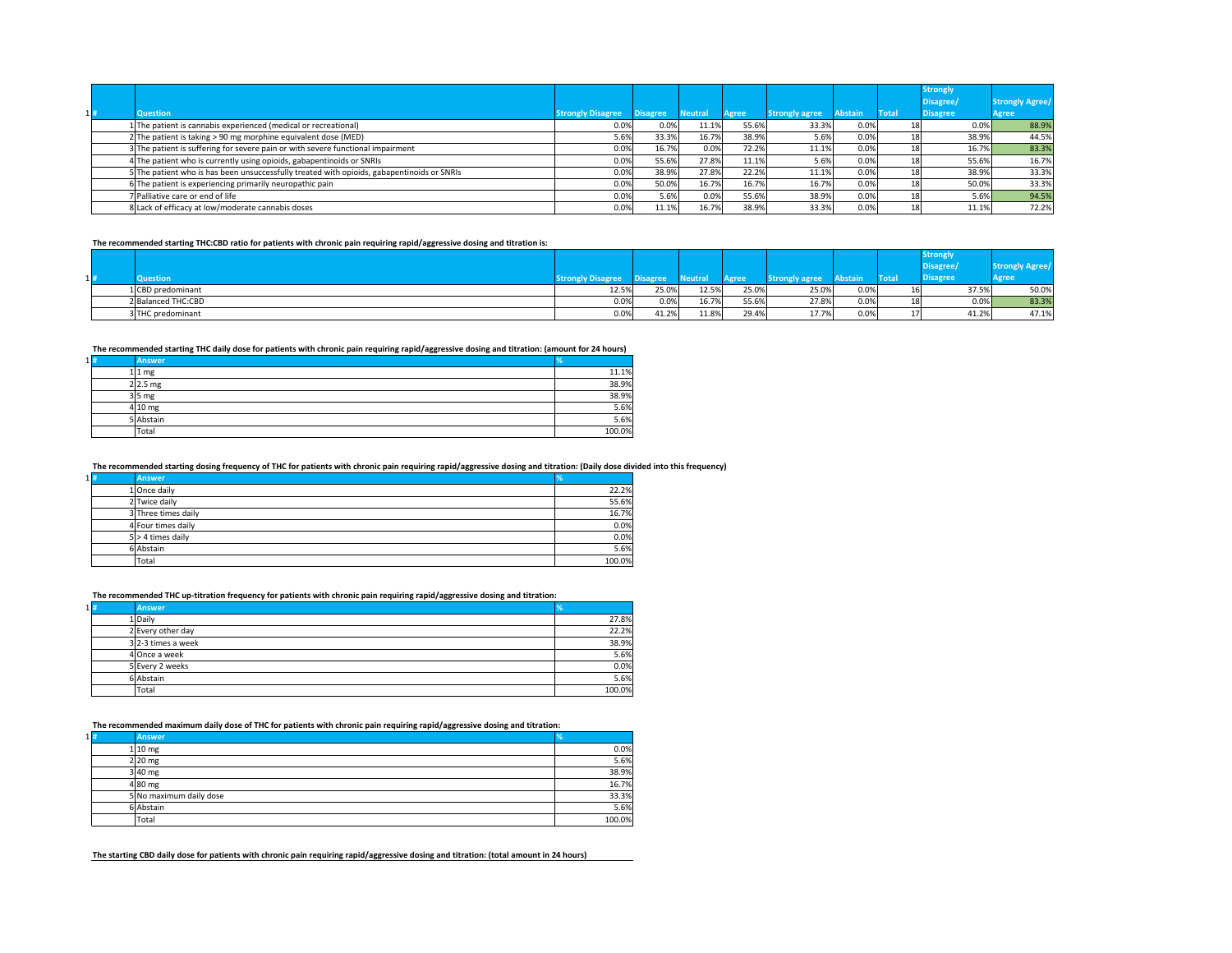| 1 # | <b>Answer</b>                 |        |
|-----|-------------------------------|--------|
|     | $1\overline{\smash{5}}$ mg    | 11.1%  |
|     | $2 10 \text{ mg}$             | 27.8%  |
|     | $3 20$ mg                     | 33.3%  |
|     | $4 40$ mg                     | 0.0%   |
|     | $5 50$ mg                     | 0.0%   |
|     | $6$ > 50 mg                   | 16.7%  |
|     | 7 I would start with THC only | 11.1%  |
|     | 8 Abstain                     | 0.0%   |
|     | Total                         | 100.0% |

**The recommended starting dosing frequency of CBD for patients with chronic pain requiring rapid/aggressive dosing and titration: (Daily dose divided into this frequency)**

| $1 $ # | <b>Answer</b>                 | $\frac{9}{6}$ |
|--------|-------------------------------|---------------|
|        | 1 Once daily                  | 16.7%         |
|        | 2 Twice daily                 | 55.6%         |
|        | 3 Three times daily           | 16.7%         |
|        | 4 Four times daily            | 0.0%          |
|        | $5$ > 4 times daily           | 0.0%          |
|        | 6 I would start with THC only | 5.6%          |
|        | 7 Abstain                     | 5.6%          |
|        | Total                         | 100.0%        |

**The recommended CBD titration amount for patients with chronic pain requiring rapid/aggressive dosing and titration:**

| $1 $ # | <b>Answer</b>                 | $\frac{9}{6}$ |
|--------|-------------------------------|---------------|
|        | $1 1$ mg                      | 0.0%          |
|        | $2 5 \text{ mg}$              | 22.2%         |
|        | $3 10$ mg                     | 22.2%         |
|        | $4 20$ mg                     | 33.3%         |
|        | $5 > 20$ mg                   | 5.6%          |
|        | 6 I would start with THC only | 11.1%         |
|        | 7 Abstain                     | 5.6%          |
|        | Total                         | 100.0%        |

### **The recommended CBD up-titration frequency**

| $1 $ # | <b>Answer</b>      |        |
|--------|--------------------|--------|
|        | 1 Daily            | 33.3%  |
|        | 2 Every other day  | 16.7%  |
|        | 3 2-3 times a week | 38.9%  |
|        | 4 Once a week      | 5.6%   |
|        | 5 Every 2 weeks    | 0.0%   |
|        | 6 Abstain          | 5.6%   |
|        | Total              | 100.0% |

### **The recommended maximum daily dose of CBD**

| $1 $ # | <b>Answer</b>                 | %      |
|--------|-------------------------------|--------|
|        | $1\vert 50 \vert mg$          | 0.0%   |
|        | $2 100 \text{ mg}$            | 11.1%  |
|        | $3 300$ mg                    | 16.7%  |
|        | $4 600$ mg                    | 11.1%  |
|        | 5 No maximum daily dose       | 44.4%  |
|        | 6 I would start with THC only | 11.1%  |
|        | 7 Abstain                     | 5.6%   |
|        | Total                         | 100.0% |

### **The patients and conditions should be considered for conservative medical cannabis dosing and titration:**

|                  |                        |                                             |          |         |              |                       |                |              | <b>Strongly</b> |                 |
|------------------|------------------------|---------------------------------------------|----------|---------|--------------|-----------------------|----------------|--------------|-----------------|-----------------|
|                  |                        |                                             |          |         |              |                       |                |              | Disagree        | n<br>שט ואיז עו |
| $\blacksquare$ # | <b>Question</b>        | rangly Dicagrap<br><b>Strongly Disagree</b> | Disagree | Neutral | <b>Agree</b> | <b>Strongly agree</b> | <b>Abstain</b> | <b>Total</b> | <b>Disagree</b> | Agree           |
|                  | 1 Patient $> 65$ years | 0.0%                                        | 5.6%     | 16.7%   | 66.7%        | 11.1%                 | 0.0%           | 18           | 5.6%            | 77.8%           |
|                  | $2$ Patient > 70 years | 0.0%                                        | 0.0%     | 5.9%    | 64.7%        | 29.4%                 | 0.0%           | $\pm$        | $0.0\%$         | 94.1%           |
|                  | $3$ Patient > 80 years | 0.0%                                        | 0.0%     | 0.0%    | 11.8%        | 88.2%                 | 0.0%           |              | 0.0%            | 100.0%          |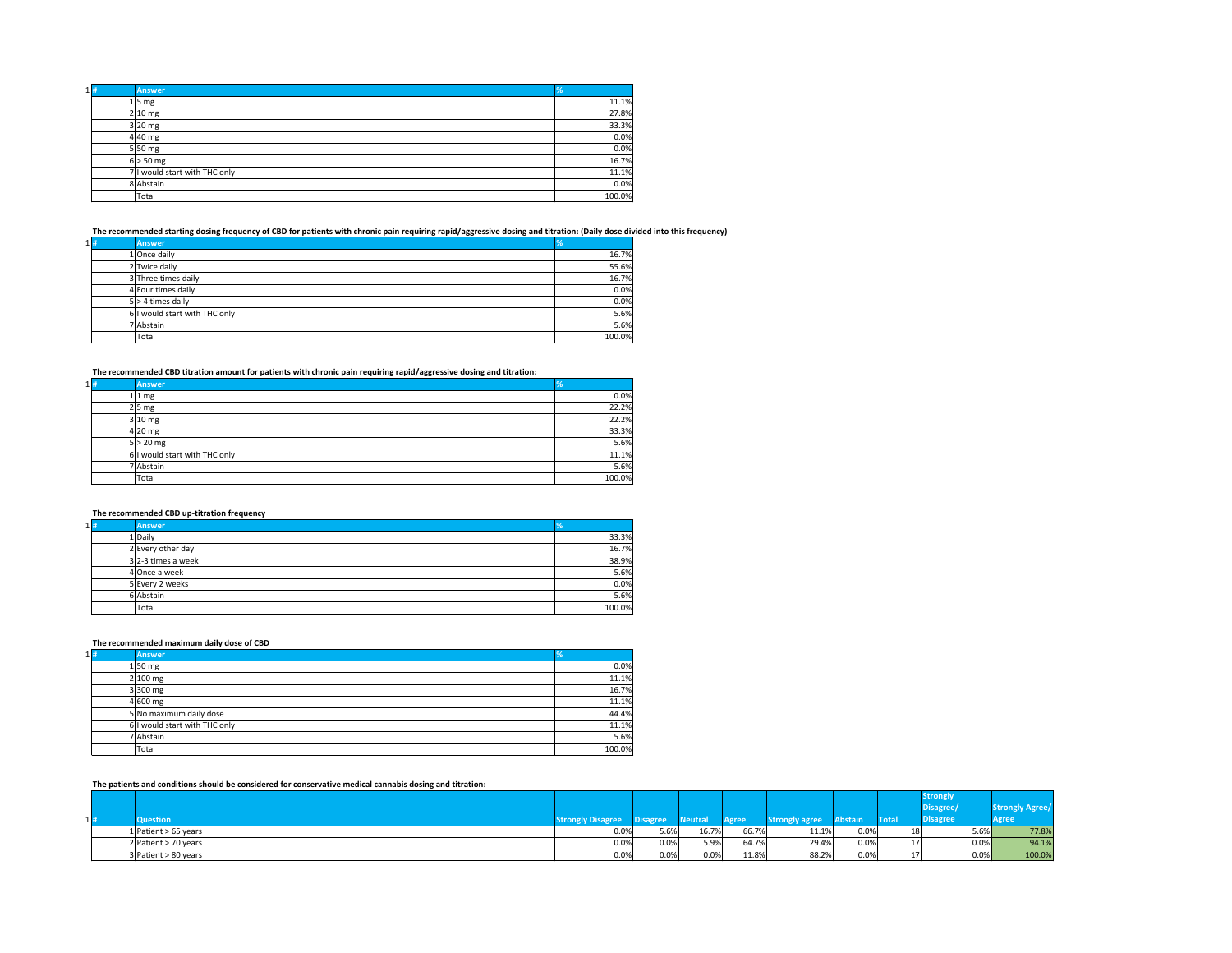| 4 Patient with clinical frailty         | 0.0%    | 0.0%  | 0.0%  | 38.9%          | 61.1% | 0.0% | 18              | 0.0%  | 100.0% |
|-----------------------------------------|---------|-------|-------|----------------|-------|------|-----------------|-------|--------|
| 5 Patient with mental health disorders  | 0.0%    | 11.1% | 5.6%  | 16.7%          | 66.7% | 0.0% | 18 <sub>l</sub> | 11.1% | 83.3%  |
| 6 Patient with cardiovascular disorders | $0.0\%$ | 5.6%  | 11.1% | 38.9%          | 44.4% | 0.0% | 18 <sub>1</sub> | 5.6%  | 83.3%  |
| 7 Patient with complex comorbidities    | 0.0%    | 0.0%  | 5.6%  | 50.0%          | 44.4% | 0.0% | 18              | 0.0%  | 94.4%  |
| 8 Patient with polypharmacy             | 0.0%    | 0.0%  | 0.0%  | 72.20<br>72.2% | 27.8% | 0.0% | 18              | 0.0%  | 100.0% |

**The recommended starting THC:CBD ratio for patients with chronic pain requiring conservative dosing and titration is:**

|        | in the contract of the property of the contract of the contract of the contract of the contract of the contract of the contract of the contract of the contract of the contract of the contract of the contract of the contrac |                          |                 |         |         |                       |                | <b>Strongly</b> |                             |                        |
|--------|--------------------------------------------------------------------------------------------------------------------------------------------------------------------------------------------------------------------------------|--------------------------|-----------------|---------|---------|-----------------------|----------------|-----------------|-----------------------------|------------------------|
| $1 $ # | <b>Question</b>                                                                                                                                                                                                                | <b>Strongly Disagree</b> | <b>Disagree</b> | leutral | Agree   | <b>Strongly agree</b> | <b>Abstain</b> | <b>Total</b>    | Disagree<br><b>Disagree</b> | <b>ARICE</b><br>'Agree |
|        | 1 CBD predominant                                                                                                                                                                                                              | 5.6%                     | 11.1%           | 5.6%    | 33.3%   | 44.4%                 | 0.0%           | 18              | 16.7%                       | 77.8%                  |
|        | 2 Balanced THC:CBD                                                                                                                                                                                                             | 11.8%                    | 11.8%           | 11.8%   | 58.8%   | 5.9%                  | 0.0%           | 17              | 23.5%                       | 64.7%                  |
|        | 3 THC predominant                                                                                                                                                                                                              | 17.7%                    | 52.9%           | 17.7%   | $0.0\%$ | 11.8%                 | 0.0%           | 17              | 70.6%                       | 11.8%                  |

**The starting CBD daily dose for patients with chronic pain requiring conservative dosing and titration: (total amount in 24 hours)**

| $1 $ # | <b>Answer</b>              | %      |
|--------|----------------------------|--------|
|        | $1\overline{\smash{5}}$ mg | 55.6%  |
|        | $2 10 \text{ mg}$          | 22.2%  |
|        | $3 20$ mg                  | 5.6%   |
|        | $4 40$ mg                  | 0.0%   |
|        | $5\vert 50 \vert mg$       | 5.6%   |
|        | $6 > 50$ mg                | 11.1%  |
|        | 7 Abstain                  | 0.0%   |
|        | Total                      | 100.0% |

**The recommended the CBD titration amount for patients with chronic pain requiring conservative dosing and titration:**

| $1 $ # | <b>Answer</b>    | ℅      |
|--------|------------------|--------|
|        | $1 1$ mg         | 22.2%  |
|        | $2 5 \text{ mg}$ | 33.3%  |
|        | $3 10$ mg        | 16.7%  |
|        | $4$  20 mg       | 5.6%   |
|        | $5 > 20$ mg      | 22.2%  |
|        | 6 Abstain        | 0.0%   |
|        | <b>Total</b>     | 100.0% |

**The recommended the CBD up-titration frequency**

| $1\vert\mathbf{f}\vert$ | <b>Answer</b>     | Y.     |
|-------------------------|-------------------|--------|
|                         | 1 Daily           | 11.1%  |
|                         | 2 Every other day | 5.6%   |
|                         | 32-3 times a week | 22.2%  |
|                         | 4 Once a week     | 38.9%  |
|                         | 5 Every 2 weeks   | 22.2%  |
|                         | 6 Abstain         | 0.0%   |
|                         | Total             | 100.0% |

**The recommended maximum daily dose of CBD for patients with chronic pain requiring conservative dosing and titration:**

| $1 $ # | <b>Answer</b>           | %      |
|--------|-------------------------|--------|
|        | $1 50$ mg               | 5.6%   |
|        | $2 100$ mg              | 22.2%  |
|        | $3 300$ mg              | 27.8%  |
|        | $4 600$ mg              | 0.0%   |
|        | 5 No maximum daily dose | 33.3%  |
|        | 6 Abstain               | 11.1%  |
|        | Total                   | 100.0% |

**If starting with an CBD predominant variety, THC for patients with chronic pain requiring conservative dosing and titration should be introduced:**

|      |                                                                       |       |       |                 |       |       |      |       | <b>Strongly</b>                                        |       |       |
|------|-----------------------------------------------------------------------|-------|-------|-----------------|-------|-------|------|-------|--------------------------------------------------------|-------|-------|
| 11 # | <b>Question</b>                                                       |       |       | <u>iveutidi</u> |       | 2+rr  |      | Total | <b><i>Nicocome</i></b><br>uisagi ee<br><b>Disagree</b> |       |       |
|      | 1 If needed, add THC at bedtime after one week regardless of CBD dose | 16.7% | 44.4% | 11.1%           | 16.7% | 11.1% | 0.0% | 18    |                                                        | 61.1% | 27.8% |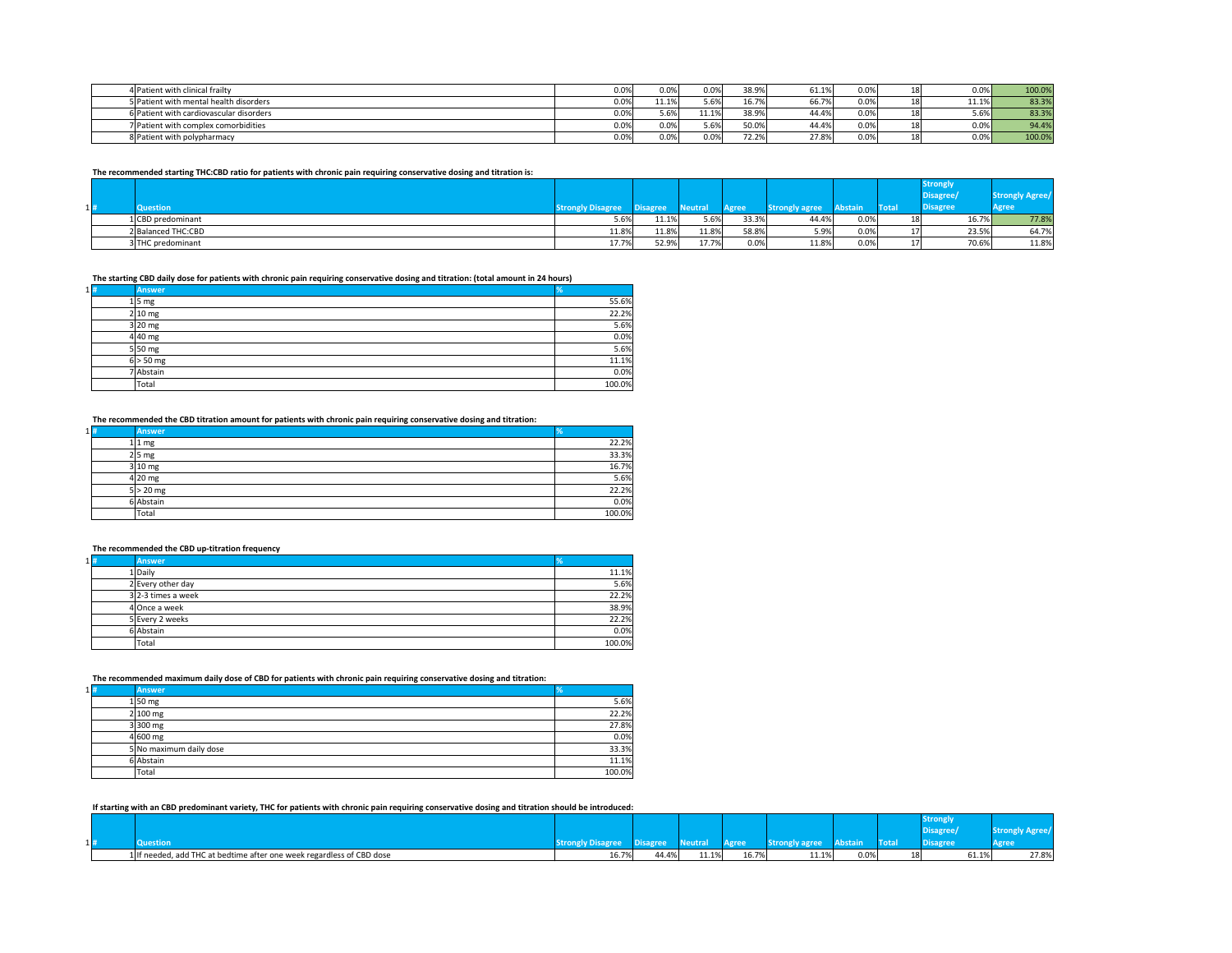| 2 If needed, add THC at bedtime after two weeks regardless of CBD dose                                       | $1.8\%$  | 52.9% | 5.9%  | 17.7% | 11.8% | 0.0%  |     | 64.7% | 29.4% |
|--------------------------------------------------------------------------------------------------------------|----------|-------|-------|-------|-------|-------|-----|-------|-------|
| 3 If needed, add THC at bedtime once patient is taking > 20mg of CBD                                         | $.1.8\%$ | 35.3% | 23.5% | 23.5% |       | 0.0%  |     | 47.1% | 29.4% |
| 4 If needed, add THC at bedtime once patient is taking > 40mg of CBD                                         | 5.9%     | 23.5% | 23.5% | 47.1% |       | 0.0%  |     | 29.4% | 47.1% |
| 5 If needed add THC at bedtime when the patient is not the maximally tolerated or afforded CBD dose          | r no/    | 11.8% | 17.7% | 47.1% | 11.8% | 5.9%  |     | 17.6% | 58.8% |
| 6 I do not recommend starting with CBD predominant before initiating THC for most patients with chronic pain | 31.3%    | 31.3% | 6.3%  | 6.3%  | 12.5% | 12.5% | 16I | 62.5% | 18.8% |

**The recommended starting THC daily dose for patients with chronic pain requiring conservative dosing and titration: (amount for 24 hours)**

| $1 $ # | <b>Answer</b>                             | Y.     |
|--------|-------------------------------------------|--------|
|        | $1 1$ mg                                  | 72.2%  |
|        | $2 2.5$ mg                                | 27.8%  |
|        | $3 5$ mg                                  | 0.0%   |
|        | $4 10 \text{ mg}$                         | 0.0%   |
|        | 5 I don't recommend THC in these patients | 0.0%   |
|        | 6 Abstain                                 | 0.0%   |
|        | Total                                     | 100.0% |

### **The recommended starting dosing frequency for THC for patients with chronic pain requiring conservative dosing and titration: (Daily dose divided into this frequency)**

| $1 $ # | <b>Answer</b>                             | %      |
|--------|-------------------------------------------|--------|
|        | 1 Once daily                              | 83.3%  |
|        | 2 Twice daily                             | 11.1%  |
|        | 3 Three times daily                       | 5.6%   |
|        | 4 Four times daily                        | 0.0%   |
|        | $5$ > 4 times daily                       | 0.0%   |
|        | 6 I don't recommend THC in these patients | 0.0%   |
|        | 7 Abstain                                 | 0.0%   |
|        | Total                                     | 100.0% |

**The recommended THC up-titration frequency for patients with chronic pain requiring conservative dosing and titration:**

| $1 $ # | <b>Answer</b>                             |        |
|--------|-------------------------------------------|--------|
|        | 1 Daily                                   | 5.6%   |
|        | 2 Every other day                         | 5.6%   |
|        | $3$  2-3 times a week                     | 27.8%  |
|        | 4 Once a week                             | 38.9%  |
|        | 5 Every 2 weeks                           | 22.2%  |
|        | 6 I don't recommend THC in these patients | 0.0%   |
|        | 7 Abstain                                 | 0.0%   |
|        | Total                                     | 100.0% |

**The recommended maximum daily dose of THC for patients with chronic pain requiring conservative dosing and titration:**

| $1 $ # | <b>Answer</b>                             | $\%$   |
|--------|-------------------------------------------|--------|
|        | $1 10 \text{ mg}$                         | 11.1%  |
|        | $2 20$ mg                                 | 50.0%  |
|        | $3 40$ mg                                 | 11.1%  |
|        | $4 80$ mg                                 | 5.6%   |
|        | 5 No maximum daily dose                   | 22.2%  |
|        | 6 I don't recommend THC in these patients | 0.0%   |
|        | 7 Abstain                                 | 0.0%   |
|        | Total                                     | 100.0% |

#### **The patients where inhaled cannabis should be considered for chronic pain management.**

|     |                                                                 |                          |                 |                |              |                       |         |              | <b>Strongly</b> |         |                        |
|-----|-----------------------------------------------------------------|--------------------------|-----------------|----------------|--------------|-----------------------|---------|--------------|-----------------|---------|------------------------|
|     |                                                                 |                          |                 |                |              |                       |         |              | Disagree/       |         | <b>Strongly Agree/</b> |
| 1 # | <b>Question</b>                                                 | <b>Strongly Disagree</b> | <b>Disagree</b> | <b>Neutral</b> | <b>Agree</b> | <b>Strongly agree</b> | Abstain | <b>Total</b> | <b>Disagree</b> |         | Agree                  |
|     | 1   Patients currently using inhaled cannabis                   | 0.0%                     | 23.5%           | 11.8%          | 47.1%        | 17.7%                 | 0.0%    |              |                 | 23.5%   | 64.7%                  |
|     | 2 Patients refusing to use oral cannabis extract                | 11.8%                    | 23.5%           | 11.8%          | 47.1%        | 5.9%                  | 0.0%    |              |                 | 35.3%   | 52.9%                  |
|     | 3 In countries where cannabis extracts are not available        | 0.0%                     | $0.0\%$         | 11.8%          | 52.9%        | 35.3%                 | 0.0%    |              |                 | $0.0\%$ | 88.2%                  |
|     | Il prefer inhaled cannabis for chronic pain patients            | 41.2%                    | 29.4%           | 17.7%          | 11.8%        | 0.0%                  | 0.0%    |              |                 | 70.6%   | 11.8%                  |
|     | 5 I do not recommend inhaled cannabis for chronic pain patients | 17.7%                    | 41.2%           | 0.0%           | 17.7%        | 17.7%                 | 5.9%    |              |                 | 58.8%   | 35.3%                  |

**The recommended starting THC:CBD ratio for patients with chronic pain for inhaled use:**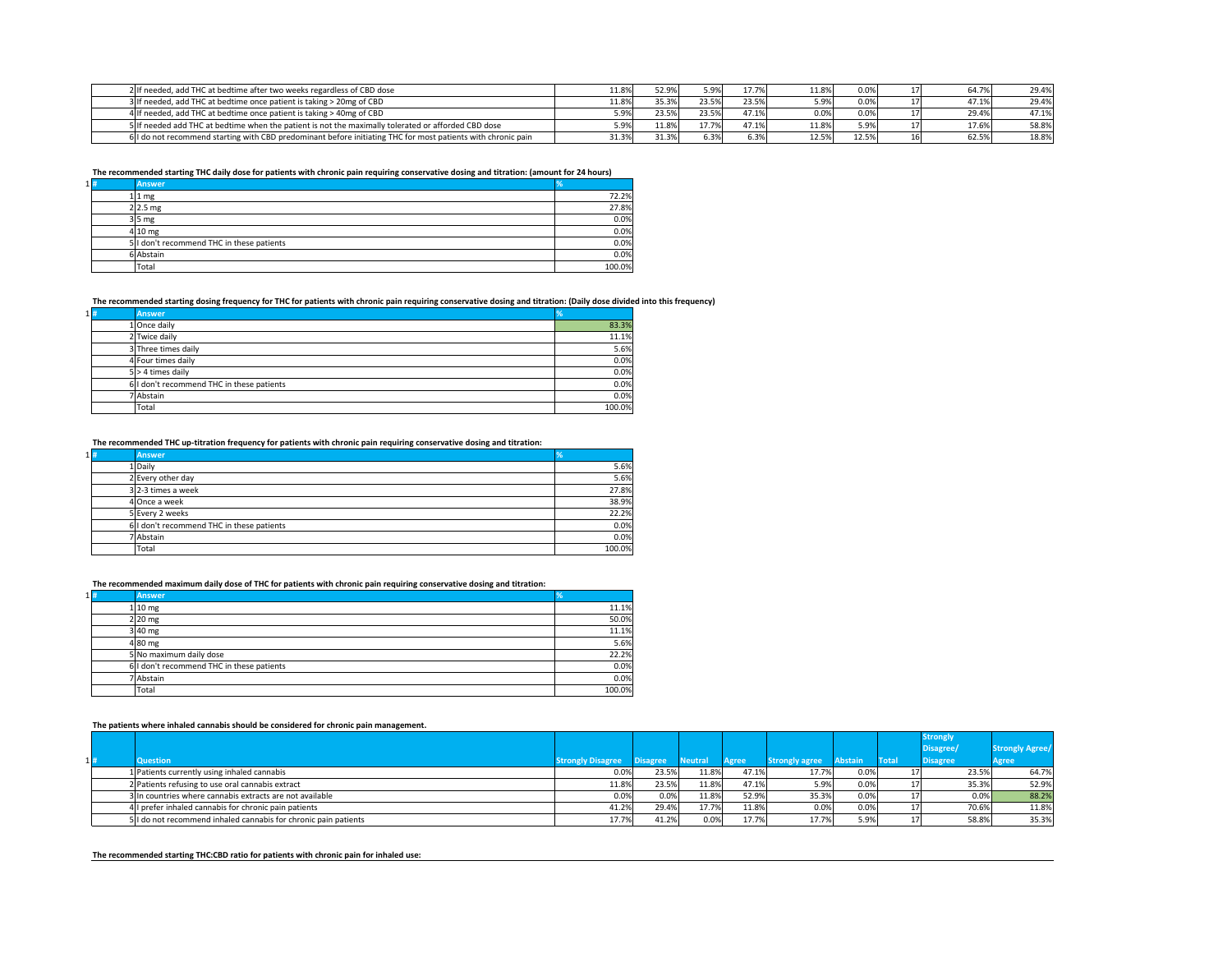|        |                    |                         |          |               |              |                       |                |              | Strongly<br>Disagree/ | $\Lambda$ <i><u>runn</u></i><br>SIY ARICE |
|--------|--------------------|-------------------------|----------|---------------|--------------|-----------------------|----------------|--------------|-----------------------|-------------------------------------------|
| $1 $ # | <b>Question</b>    | <b>Anongly Disagree</b> | Disagree | <b>Neutra</b> | <b>Agree</b> | <b>Strongly agree</b> | <b>Abstain</b> | <b>Total</b> | <b>Disagree</b>       | Agree                                     |
|        | 1 CBD predominant  | 18.8%                   | 12.5%    | 18.8%         | 31.3%        | 12.5%                 | 6.3%           | 16I          | 31.3%                 | 43.8%                                     |
|        | 2 Balanced THC:CBD | $0.0\%$                 | 11.8%    | 23.5%         | 35.3%        | 23.5%                 | 5.9%           | <b>L</b>     | 11.8%                 | 58.8%                                     |
|        | 3 THC predominant  | 18.8%                   | 25.0%    | 18.8%         | 18.8%        | 12.5%                 | 6.3%           | 16I          | 43.8%                 | 31.3%                                     |

### **The starting dose of medical cannabis for inhaled use:**

| $1 $ # | <b>Answer</b>                        | <b>Vo</b> |
|--------|--------------------------------------|-----------|
|        | $1 1$ inhalation                     | 47.1%     |
|        | $2 2$ inhalations                    | 29.4%     |
|        | 33 inhalations                       | 0.0%      |
|        | $4$ > 3 inhalations                  | 0.0%      |
|        | 5 I don't recommend inhaled cannabis | 11.8%     |
|        | 6 Abstain                            | 11.8%     |
|        | Total                                | 100.0%    |

### **The recommended daily dosing for inhaled cannabis is:**

| $1 $ # | <b>Answer</b>                        | ٧٥     |
|--------|--------------------------------------|--------|
|        | 1 Once daily when required           | 5.9%   |
|        | 2 Twice daily when required          | 11.8%  |
|        | 3 Three times daily when required    | 5.9%   |
|        | 4 Four times daily when required     | 17.7%  |
|        | 5 Every 4 hours when required        | 29.4%  |
|        | 6 Every 2 hours when required        | 5.9%   |
|        | 7 I don't recommend inhaled cannabis | 11.8%  |
|        | 8 Abstain                            | 11.8%  |
|        | Total                                | 100.0% |

# **The recommended up-titration amount for medical cannabis for inhaled use is:**

| $1 $ # | <b>Answer</b>                        | %      |
|--------|--------------------------------------|--------|
|        | $1 1$ inhalation                     | 58.8%  |
|        | 22 inhalations                       | 11.8%  |
|        | 33 inhalations                       | 0.0%   |
|        | $4$ > 3 inhalations                  | 0.0%   |
|        | 5 I don't recommend inhaled cannabis | 17.7%  |
|        | 6 Abstain                            | 11.8%  |
|        | Total                                | 100.0% |

### **The recommended dosing and administration considerations for treating breakthrough pain with medical cannabis are:**

| 1# | Question                                                                                                   | <b>Strongly Disagree</b> | <b>Disagree</b> | <b>Neutral</b> | <b>Agree</b> | <b>Strongly agree</b> | <b>Abstain</b> | <b>Total</b> | <b>Strongly</b><br>Disagree/<br><b>Disagree</b> | <b>Strongly Agree/</b><br>Agree |
|----|------------------------------------------------------------------------------------------------------------|--------------------------|-----------------|----------------|--------------|-----------------------|----------------|--------------|-------------------------------------------------|---------------------------------|
|    | 1 Clinicians should increase the dose of the same cannabis product to manage breakthrough pain             | 0.0%                     | 17.7%           | 29.4%          | 41.2%        | 5.9%                  | 5.9%           |              | 17.7%                                           | 47.1%                           |
|    | 2 Clinicians should increase the frequency of use of the same cannabis product to manage breakthrough pain | 0.0%                     | 0.0%            | 11.8%          | 76.5%        | 5.9%                  | 5.9%           |              | $0.0\%$                                         | 82.4%                           |
|    | 3 Clinicians should increase the THC dose to manage the patientâ€ <sup>™</sup> s breakthrough pain         | 0.0%                     | 11.8%           | 35.3%          | 41.2%        | 5.9%                  | 5.9%           |              | 11.8%                                           | 47.1%                           |
|    | 4 Clinicians should add as needed oral cannabis to manage breakthrough pain                                | 0.0%                     | 35.3%           | 17.7%          | 35.3%        | 5.9%                  | 5.9%           |              | 35.3%                                           | 41.2%                           |
|    | 5 Clinicians should increase the CBD dose to manage the patientâ€ <sup>™</sup> s breakthrough pain         | 5.9%                     | 35.3%           | 29.4%          | 23.5%        | 0.0%                  | 5.9%           |              | 41.2%                                           | 23.5%                           |
|    | 6 Clinicians should add as needed inhaled cannabis to manage breakthrough pain                             | 0.0%                     | 5.9%            | 0.0%           | 58.8%        | 23.5%                 | 11.8%          |              | $5.9\%$                                         | 82.4%                           |
|    | 7 Cannabis should not be used for breakthrough pain or distress                                            | 52.9%                    | 29.4%           | 0.0%           | 5.9%         | 5.9%                  | 5.9%           | 17I          | 82.4%                                           | 11.8%                           |

#### **The preferred administration format(s) when using medical cannabis for breakthrough pain treatment is:**

|     | .<br>$\sim$ .                                 |                          |                 |                |              |                       |                |              | <b>Strongly</b> |                        |       |
|-----|-----------------------------------------------|--------------------------|-----------------|----------------|--------------|-----------------------|----------------|--------------|-----------------|------------------------|-------|
|     |                                               |                          |                 |                |              |                       |                |              | Disagree/       | <b>Strongly Agree/</b> |       |
| 1 # | <b>Question</b>                               | <b>Strongly Disagree</b> | <b>Disagree</b> | <b>Neutral</b> | <b>Agree</b> | <b>Strongly agree</b> | <b>Abstain</b> | <b>Total</b> | <b>Disagree</b> | <b>Agree</b>           |       |
|     | 1 Inhaled smoked                              | 50.0%                    | 18.8%           | 6.3%           | 12.5%        | 6.3%                  | 6.3%           |              |                 | 68.8%                  | 18.8% |
|     | 2 Inhaled vaporized (dried flower)            | 5.9%                     | 5.9%            | 0.0%           | 35.3%        | 41.2%                 | 11.8%          | ᅩ            |                 | 11.8%                  | 76.5% |
|     | 3 Inhaled vaporized (prefilled vaporizer pen) | 5.9%                     | 23.5%           | 0.0%           | 29.4%        | 35.3%                 | 5.9%           |              |                 | 29.4%                  | 64.7% |
|     | 4 Mucosal spray                               | 0.0%                     | 11.8%           | 23.5%          | 47.1%        | 11.8%                 | 5.9%           |              |                 | 11.8%                  | 58.8% |
|     | 5 Oral oil                                    | 0.0%                     | 41.2%           | 23.5%          | 23.5%        | 5.9%                  | 5.9%           |              |                 | 41.2%                  | 29.4% |
|     | 6 Oral soft gels/capsule                      | 5.9%                     | 52.9%           | 17.7%          | 11.8%        | 5.9%                  | 5.9%           | <b>L</b>     |                 | 58.8%                  | 17.6% |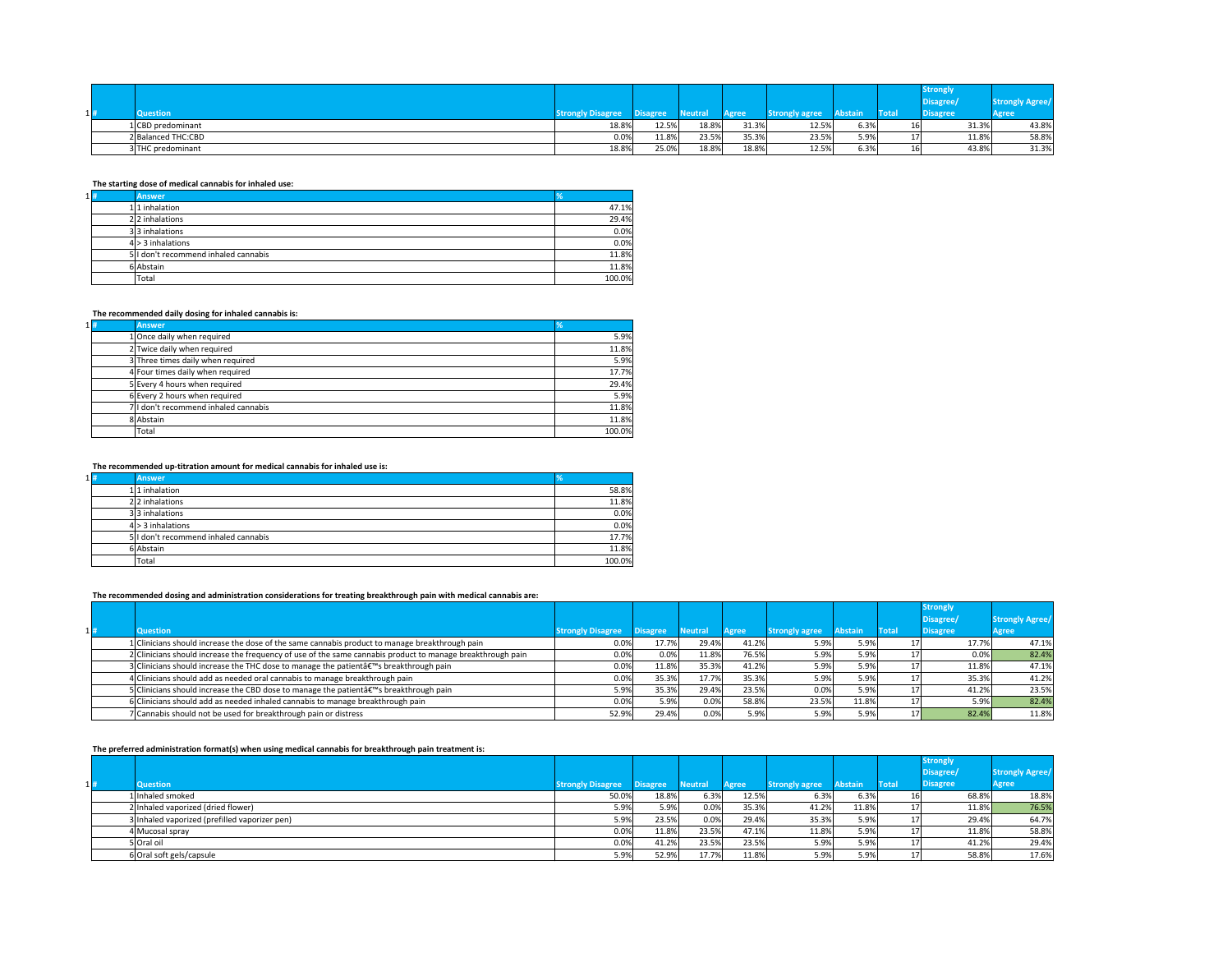| T112.000<br>7INo add<br>CBD ratio<br>.<br>uonal proc<br>`diustm∈<br>. patier1<br>- 3 + + h +<br>t's current cannabis<br>.et ht | $\sim$ | - - -<br>.<br>---- | $\sim$ $\sim$ $\sim$<br>ZY.470' | 0.0% | $\sim$<br>א ו<br>---- | - 71 | ו ⁄סח ר<br><b>JZ.J/0</b> | 29 A.O<br>. |
|--------------------------------------------------------------------------------------------------------------------------------|--------|--------------------|---------------------------------|------|-----------------------|------|--------------------------|-------------|
|                                                                                                                                |        |                    |                                 |      |                       |      |                          |             |

**The starting THC:CBD ratio for treating breakthrough pain in patients with chronic pain is:**

|        |                                                                                        |                          |                 |                |              |                       |                |              | <b>Strongly</b> |       |                 |
|--------|----------------------------------------------------------------------------------------|--------------------------|-----------------|----------------|--------------|-----------------------|----------------|--------------|-----------------|-------|-----------------|
|        |                                                                                        |                          |                 |                |              |                       |                |              | Disagree/       |       | Strongly Agree/ |
| $1 $ # | <b>Question</b>                                                                        | <b>Strongly Disagree</b> | <b>Disagree</b> | <b>Neutral</b> | <b>Agree</b> | <b>Strongly agree</b> | <b>Abstain</b> | <b>Total</b> | <b>Disagree</b> | Agree |                 |
|        | 1 CBD predominant                                                                      | 17.7%                    | 41.2%           | 23.5%          | 5.9%         | 5.9%                  | 5.9%           |              |                 | 58.8% | 11.8%           |
|        | 2 Balanced THC:CBD                                                                     | 0.0%                     | 5.9%            | 5.9%           | 64.7%        | 17.7%                 | 5.9%           |              |                 | 5.9%  | 82.4%           |
|        | 3 THC predominant                                                                      | 0.0%                     | 17.7%           | 23.5%          | 29.4%        | 23.5%                 | 5.9%           |              |                 | 17.7% | 52.9%           |
|        | 4 No additional product but adjustment of the patient's current cannabis THC:CBD ratio | 23.5%                    | 35.3%           | 5.9%           | 11.8%        | 5.9%                  | 17.7%          |              |                 | 58.8% | 17.6%           |

### **The monitoring frequency of a patient who is STARTING on medical cannabis is:**

|     |                                    |                          |                 |                |              |                       |                |                 | <b>Strongly</b><br>Disagree/ | <b>Strongly Agree/</b> |
|-----|------------------------------------|--------------------------|-----------------|----------------|--------------|-----------------------|----------------|-----------------|------------------------------|------------------------|
| 1 # | <b>Question</b>                    | <b>Strongly Disagree</b> | <b>Disagree</b> | <b>Neutral</b> | <b>Agree</b> | <b>Strongly agree</b> | <b>Abstain</b> | <b>Total</b>    | <b>Disagree</b>              | Agree                  |
|     | 1 More frequently than once weekly | 12.5%                    | 50.0%           | 12.5%          | 18.8%        | 6.3%                  | 0.0%           |                 | 62.5%                        | 25.0%                  |
|     | 2 Once weekly                      | 6.3%                     | 37.5%           | 12.5%          | 25.0%        | 18.8%                 | 0.0%           | TPI             | 43.8%                        | 43.8%                  |
|     | 3 Twice monthly                    | 0.0%                     | 29.4%           | 11.8%          | 35.3%        | 17.7%                 | 5.9%           |                 | 29.4%                        | 52.9%                  |
|     | 4 Once monthly                     | 11.8%                    | 11.8%           | 11.8%          | 35.3%        | 23.5%                 | 5.9%           |                 | 23.5%                        | 58.8%                  |
|     | 5 Once every 2 months              | 37.5%                    | 31.3%           | 6.3%           | 18.8%        | 0.0%                  | 6.3%           |                 | 68.8%                        | 18.8%                  |
|     | 6 > 2 months                       | 73.3%                    | 13.3%           | 6.7%           | 0.0%         | 0.0%                  | 6.7%           | 15 <sub>l</sub> | 86.7%                        | 0.0%                   |

#### **The monitoring frequency of a patient who is STABLE on medical cannabis is:**

|    |                                      |                          |                 |                |              |                       |                |              | <b>Strongly</b><br>Disagree/ | <b>Strongly Agree/</b> |
|----|--------------------------------------|--------------------------|-----------------|----------------|--------------|-----------------------|----------------|--------------|------------------------------|------------------------|
| 1# | <b>Question</b>                      | <b>Strongly Disagree</b> | <b>Disagree</b> | <b>Neutral</b> | <b>Agree</b> | <b>Strongly agree</b> | <b>Abstain</b> | <b>Total</b> | <b>Disagree</b>              | <b>Agree</b>           |
|    | 1 More frequently than once monthly  | 50.0%                    | 25.0%           | 18.8%          | 6.3%         | 0.0%                  | 0.0%           | 16I          | 75.0%                        | 6.3%                   |
|    | Monthly!                             | 18.8%                    | 12.5%           | 18.8%          | 31.3%        | 12.5%                 | 6.3%           |              | 31.3%                        | 43.8%                  |
|    | 3 Every 3 months                     | 0.0%                     | 18.8%           | 0.0%           | 43.8%        | 31.3%                 | 6.3%           |              | 18.8%                        | 75.0%                  |
|    | 4 Every 6 months                     | 6.3%                     | 31.3%           | 18.8%          | 25.0%        | 12.5%                 | 6.3%           |              | 37.5%                        | 37.5%                  |
|    | i  > 6 months                        | 31.3%                    | 31.3%           | 12.5%          | 18.8%        | 0.0%                  | 6.3%           |              | 62.5%                        | 18.8%                  |
|    | 6 Routine monitoring is not required | 62.5%                    | 31.3%           | 0.0%           | 0.0%         | 0.0%                  | 6.3%           | 16           | 93.8%                        | 0.0%                   |

#### **Medical cannabis should be stopped when:**

|        | <b>INCRICAL CALLIANIS SHOWIG NC SCOPPCG WITCHI.</b>                          |                          |                 |                |              |                       |         |              | <b>Strongly</b> |       |                        |
|--------|------------------------------------------------------------------------------|--------------------------|-----------------|----------------|--------------|-----------------------|---------|--------------|-----------------|-------|------------------------|
|        |                                                                              |                          |                 |                |              |                       |         |              | Disagree/       |       | <b>Strongly Agree/</b> |
| $1 $ # | <b>Question</b>                                                              | <b>Strongly Disagree</b> | <b>Disagree</b> | <b>Neutral</b> | <b>Agree</b> | <b>Strongly agree</b> | Abstain | <b>Total</b> | <b>Disagree</b> | Agree |                        |
|        | 1 The patient has reached a $>$ 30% reduction in pain intensity              | 35.3%                    | 35.3%           | 11.8%          | 17.7%        | 0.0%                  | 0.0%    |              |                 | 70.6% | 17.7%                  |
|        | 2The patient has reached an improvement in function                          | 35.3%                    | 35.3%           | 5.9%           | 17.7%        | 5.9%                  | 0.0%    |              |                 | 70.6% | 23.5%                  |
|        | 3The patient experiences mild cannabis-related adverse effects               | 5.9%                     | 64.7%           | 17.7%          | 11.8%        | 0.0%                  | 0.0%    |              |                 | 70.6% | 11.8%                  |
|        | 4The patient experiences moderate or severe cannabis-related adverse effects | 0.0%                     | 0.0%            | 5.9%           | 52.9%        | 41.2%                 | 0.0%    |              |                 | 0.0%  | 94.1%                  |
|        | 5The medical cannabis is not providing pain relief after a dose increase     | 5.9%                     | 29.4%           | 41.2%          | 17.7%        | 5.9%                  | 0.0%    | 17           |                 | 35.3% | 23.5%                  |
|        | 6 When the maximum agreed upon dose in mg is reached and not benefit         | 0.0%                     | 5.9%            | 11.8%          | 52.9%        | 29.4%                 | 0.0%    |              |                 | 5.9%  | 82.4%                  |
|        | 7 If a patient experiences loss of efficacy after a dosage increase          | 5.9%                     | 35.3%           | 29.4%          | 17.7%        | 11.8%                 | 0.0%    |              |                 | 41.2% | 29.4%                  |
|        | 8 If the patient is not responded on two trials of cannabis varieties        | 11.8%                    | 41.2%           | 29.4%          | 11.8%        | 5.9%                  | 0.0%    |              |                 | 52.9% | 17.6%                  |
|        | 9 If the patient has misuse or diversion                                     | 0.0%                     | 5.9%            | 11.8%          | 29.4%        | 47.1%                 | 5.9%    |              |                 | 5.9%  | 76.5%                  |
|        | 10 If the patient has legal troubles or motor vehicle accidents              | 0.0%                     | 5.9%            | 35.3%          | 11.8%        | 41.2%                 | 5.9%    |              |                 | 5.9%  | 52.9%                  |

### **CBD is associated with the following adverse effects:**

|        |                          |                          |                 |                |              |                       |                |                 | <b>Strongly</b> |                        |
|--------|--------------------------|--------------------------|-----------------|----------------|--------------|-----------------------|----------------|-----------------|-----------------|------------------------|
|        |                          |                          |                 |                |              |                       |                |                 | Disagree/       | <b>Strongly Agree/</b> |
| $1 $ # | <b>Question</b>          | <b>Strongly Disagree</b> | <b>Disagree</b> | <b>Neutral</b> | <b>Agree</b> | <b>Strongly agree</b> | <b>Abstain</b> | <b>Total</b>    | <b>Disagree</b> | <b>Agree</b>           |
|        | 1 Anxiety                | 17.7%                    | 47.1%           | 17.7%          | 11.8%        | 0.0%                  | 5.9%           |                 | 64.7%           | 11.8%                  |
|        | 2Dizziness               | 5.9%                     | 41.2%           | 5.9%           | 41.2%        | 0.0%                  | 5.9%           |                 | 47.1%           | 41.2%                  |
|        | 3 Fatigue or somnolence  | 5.9%                     | 5.9%            | 11.8%          | 64.7%        | 5.9%                  | 5.9%           |                 | 11.8%           | 70.6%                  |
|        | 4 Increase risk of falls | 6.3%                     | 43.8%           | 18.8%          | 25.0%        | 0.0%                  | 6.3%           | 16              | 50.0%           | 25.0%                  |
|        | 5 Reduced blood pressure | 5.9%                     | 52.9%           | 23.5%          | 11.8%        | 0.0%                  | 5.9%           |                 | 58.8%           | 11.8%                  |
|        | 6Diarrhea                | 0.0%                     | 11.8%           | 29.4%          | 52.9%        | 0.0%                  | 5.9%           | 17 <sup>1</sup> | 11.8%           | 52.9%                  |
|        | 7 Appetite loss          | 5.9%                     | 47.1%           | 5.9%           | 35.3%        | 0.0%                  | 5.9%           | $\perp$         | 52.9%           | 35.3%                  |
|        | 8 Acute Psychosis        | 35.3%                    | 41.2%           | 5.9%           | 11.8%        | 0.0%                  | 5.9%           | 17 <sup>1</sup> | 76.5%           | 11.8%                  |
|        | 9 Short-term memory loss | 17.7%                    | 52.9%           | 11.8%          | 11.8%        | 0.0%                  | 5.9%           | 17              | 70.6%           | 11.8%                  |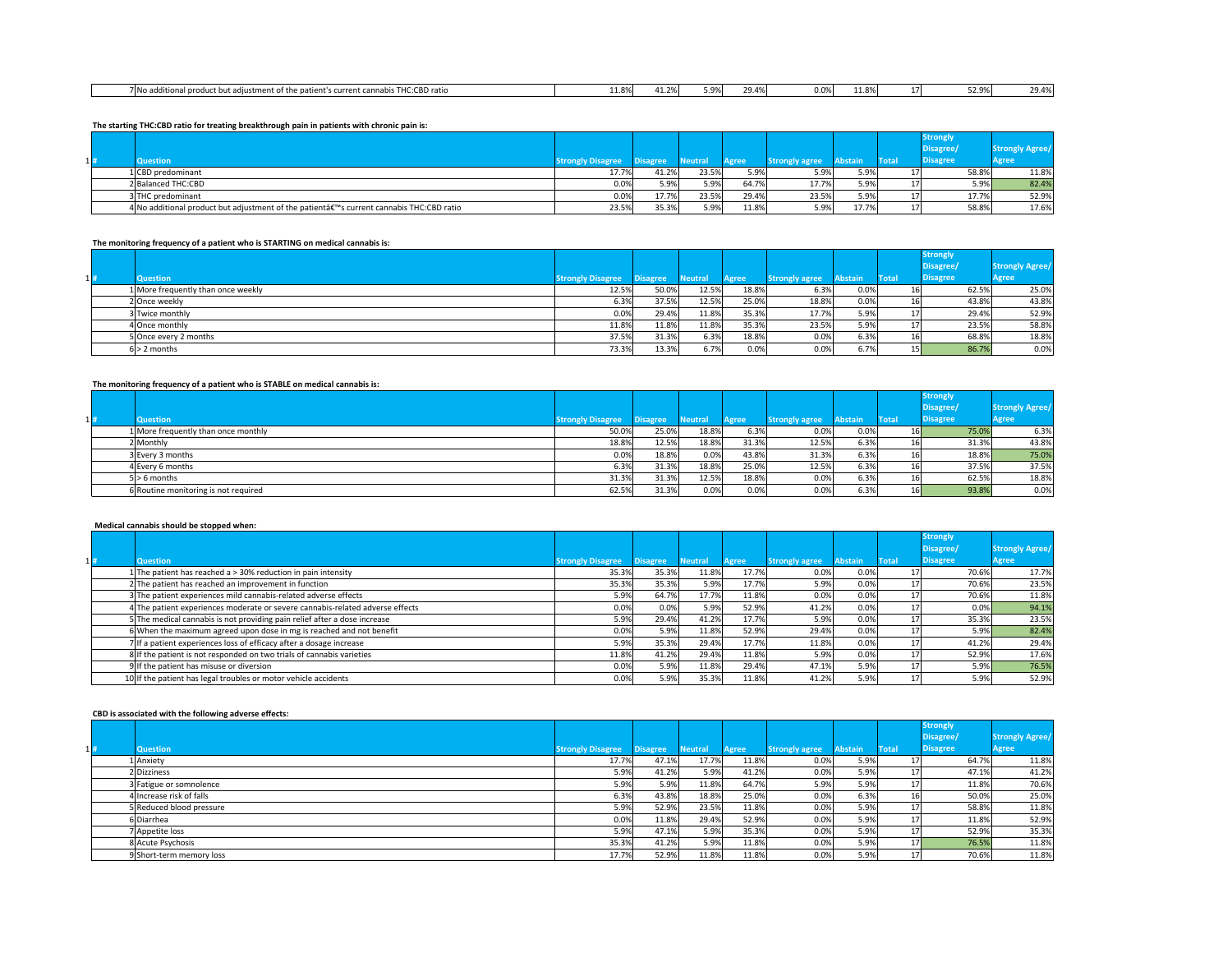| 10 Tachycardia                             | 23.5% | 35.3% | 5.9%  | 29.4% | 0.0%                                               | 5.9% | 58.8% | 29.4% |
|--------------------------------------------|-------|-------|-------|-------|----------------------------------------------------|------|-------|-------|
| 11 Nausea and vomiting                     | 11.8% | 35.3% | 11.8% | 29.4% | $-$ Q <sub>0</sub> $\lambda$ <sub>1</sub><br>J.J/L | 5.9% | 47.1% | 35.3% |
| 12 Sleep Disturbances                      | 11.8% | 23.5% | 17.7% | 41.2% | 0.0%                                               | 5.9% | 35.3% | 41.2% |
| 13 Restlessness                            | 17.7% | 29.4% | 11.8% | 35.3% | 0.0%                                               | 5.9% | 47.1% | 35.3% |
| 14 Sensitivity reactions (e.g. rash, itch) | 5.9%  | 47.1% | 17.7% | 23.5% | 0.0%                                               | 5.9% | 52.9% | 23.5% |

### **THC is associated with the following adverse effects:**

|    |                                            |                          |                 |                |              |                       |                |              | <b>Strongly</b> |                        |
|----|--------------------------------------------|--------------------------|-----------------|----------------|--------------|-----------------------|----------------|--------------|-----------------|------------------------|
|    |                                            |                          |                 |                |              |                       |                |              | Disagree/       | <b>Strongly Agree/</b> |
| 1# | <b>Question</b>                            | <b>Strongly Disagree</b> | <b>Disagree</b> | <b>Neutral</b> | <b>Agree</b> | <b>Strongly agree</b> | <b>Abstain</b> | <b>Total</b> | <b>Disagree</b> | <b>Agree</b>           |
|    | 1 Anxiety                                  | 0.0%                     | 0.0%            | 17.7%          | 52.9%        | 29.4%                 | 0.0%           | 17           | $0.0\%$         | 82.4%                  |
|    | 2Dizziness                                 | 0.0%                     | 0.0%            | 0.0%           | 58.8%        | 41.2%                 | 0.0%           | 17           | 0.0%            | 100.0%                 |
|    | 3 Fatigue or somnolence                    | 0.0%                     | 0.0%            | 0.0%           | 58.8%        | 41.2%                 | 0.0%           | 17           | $0.0\%$         | 100.0%                 |
|    | Increase risk of falls                     | 0.0%                     | 0.0%            | 11.8%          | 52.9%        | 35.3%                 | 0.0%           | 17           | $0.0\%$         | 88.2%                  |
|    | 5 Reduced blood pressure                   | 0.0%                     | 0.0%            | 17.7%          | 47.1%        | 29.4%                 | 5.9%           | 17           | $0.0\%$         | 76.5%                  |
|    | 6Diarrhea                                  | 5.9%                     | 17.7%           | 29.4%          | 41.2%        | 5.9%                  | 0.0%           | 17           | 23.5%           | 47.1%                  |
|    | 7 Appetite loss                            | 17.7%                    | 41.2%           | 11.8%          | 17.7%        | 5.9%                  | 5.9%           | 17           | 58.8%           | 23.5%                  |
|    | 8 Acute Psychosis                          | 5.9%                     | 0.0%            | 0.0%           | 58.8%        | 35.3%                 | 0.0%           | 17           | 5.9%            | 94.1%                  |
|    | 9 Short-term memory loss                   | 0.0%                     | 0.0%            | 5.9%           | 58.8%        | 35.3%                 | 0.0%           | 17           | 0.0%            | 94.1%                  |
|    | 10 Tachycardia                             | 0.0%                     | 0.0%            | 5.9%           | 58.8%        | 35.3%                 | 0.0%           | 17           | $0.0\%$         | 94.1%                  |
|    | 11 Nausea and vomiting                     | 0.0%                     | 5.9%            | 17.7%          | 41.2%        | 29.4%                 | 5.9%           | 17           | 5.9%            | 70.6%                  |
|    | 12 Xerostomia                              | 0.0%                     | 11.8%           | 29.4%          | 17.7%        | 35.3%                 | 5.9%           | 17           | 11.8%           | 52.9%                  |
|    | 13 Sensitivity reactions (e.g. rash, itch) | 0.0%                     | 23.5%           | 47.1%          | 17.7%        | 5.9%                  | 5.9%           | 17           | 23.5%           | 23.5%                  |

#### **Goals for using medical cannabis include:**

|                                                               |                          |                 |                |              |                       |                |              | <b>Strongly</b> |                        |
|---------------------------------------------------------------|--------------------------|-----------------|----------------|--------------|-----------------------|----------------|--------------|-----------------|------------------------|
|                                                               |                          |                 |                |              |                       |                |              | Disagree/       | <b>Strongly Agree/</b> |
| <b>Question</b>                                               | <b>Strongly Disagree</b> | <b>Disagree</b> | <b>Neutral</b> | <b>Agree</b> | <b>Strongly agree</b> | <b>Abstain</b> | <b>Total</b> | <b>Disagree</b> | <b>Agree</b>           |
| 1 Improve overall analgesic efficacy                          | 0.0%                     | 0.0%            | 0.0%           | 35.3%        | 64.7%                 | 0.0%           | 17           | 0.0%            | 100.0%                 |
| 2 Address breakthrough pain symptoms                          | 0.0%                     | 5.9%            | 17.7%          | 47.1%        | 29.4%                 | 0.0%           | 17           | 5.9%            | 76.5%                  |
| 3 Address episodic symptoms and exacerbations                 | 0.0%                     | 5.9%            | 17.7%          | 41.2%        | 35.3%                 | 0.0%           | 17           | 5.9%            | 76.5%                  |
| 4 Improvement in disease specific symptoms and symptom burden | 0.0%                     | 0.0%            | 0.0%           | 47.1%        | 52.9%                 | 0.0%           | 17           | 0.0%            | 100.0%                 |
| 5 Spare opioids and support opioid tapers                     | 0.0%                     | 0.0%            | 0.0%           | 35.3%        | 64.7%                 | 0.0%           | 17           | 0.0%            | 100.0%                 |
| 6 Reduce benzodiazepine use                                   | 0.0%                     | 0.0%            | 5.9%           | 35.3%        | 58.8%                 | 0.0%           | 17           | 0.0%            | 94.1%                  |
| 7Reduce skeletal muscle relaxant use                          | 0.0%                     | 5.9%            | 5.9%           | 58.8%        | 29.4%                 | 0.0%           | 17           | 5.9%            | 88.2%                  |
| 8 Reduce hypnotic use                                         | 0.0%                     | 0.0%            | 17.7%          | 47.1%        | 35.3%                 | 0.0%           | 17           | 0.0%            | 82.4%                  |
| 9Reduce NSAID use                                             | 0.0%                     | 11.8%           | 17.7%          | 52.9%        | 17.7%                 | 0.0%           | 17           | 11.8%           | 70.6%                  |
| 10 Reduce antidepressant use                                  | 0.0%                     | 29.4%           | 23.5%          | 29.4%        | 17.7%                 | 0.0%           | 17           | 29.4%           | 47.1%                  |
| 11 Reduce neuroleptic use                                     | 0.0%                     | 11.8%           | 29.4%          | 35.3%        | 23.5%                 | 0.0%           | 17           | 11.8%           | 58.8%                  |
| 12 Reduce corticosteroid use                                  | 5.9%                     | 17.7%           | 35.3%          | 17.7%        | 23.5%                 | 0.0%           | 17           | 23.5%           | 41.2%                  |
| 13 Reduce legal substance use (e.g. alcohol, tobacco)         | 0.0%                     | 17.7%           | 23.5%          | 35.3%        | 23.5%                 | 0.0%           | 17           | 17.7%           | 58.8%                  |
| 14 Reduce illicit substance use                               | 0.0%                     | 11.8%           | 11.8%          | 41.2%        | 35.3%                 | 0.0%           | 17           | 11.8%           | 76.5%                  |
| 15 Mitigate opioid-related adverse effects                    | 0.0%                     | 0.0%            | 0.0%           | 52.9%        | 47.1%                 | 0.0%           | 17           | 0.0%            | 100.0%                 |
| 16 Reduce opioid withdrawal symptom                           | 0.0%                     | 5.9%            | 17.7%          | 35.3%        | 41.2%                 | 0.0%           | 17           | 5.9%            | 76.5%                  |
| 17 Improve quality of life                                    | 0.0%                     | 0.0%            | 0.0%           | 29.4%        | 70.6%                 | 0.0%           | 17           | 0.0%            | 100.0%                 |
| 18 Improve function                                           | 0.0%                     | 0.0%            | 0.0%           | 17.7%        | 82.4%                 | 0.0%           | 17           | 0.0%            | 100.0%                 |
| 19 Improve self-efficacy                                      | 0.0%                     | 0.0%            | 0.0%           | 35.3%        | 58.8%                 | 5.9%           | 17           | 0.0%            | 94.1%                  |
| 20 Improve sleep                                              | 0.0%                     | 0.0%            | 0.0%           | 17.7%        | 82.4%                 | 0.0%           | 17           | 0.0%            | 100.0%                 |
| 21 Improve mood                                               | 0.0%                     | 0.0%            | 5.9%           | 29.4%        | 64.7%                 | 0.0%           | 17           | 0.0%            | 94.1%                  |
| 22 Reduce anhedonia                                           | 0.0%                     | 0.0%            | 11.8%          | 52.9%        | 35.3%                 | 0.0%           | 17           | 0.0%            | 88.2%                  |
| 23 Reduce anxiety                                             | 0.0%                     | 0.0%            | 11.8%          | 47.1%        | 41.2%                 | 0.0%           | 17           | 0.0%            | 88.2%                  |

# **The place in therapy for medical cannabis for Chronic inflammatory pain is:**

|                                                             |                          |                 |                |              |                       |         |                 | <b>Strongly</b> |                        |
|-------------------------------------------------------------|--------------------------|-----------------|----------------|--------------|-----------------------|---------|-----------------|-----------------|------------------------|
|                                                             |                          |                 |                |              |                       |         |                 | Disagree/       | <b>Strongly Agree/</b> |
| <b>Question</b>                                             | <b>Strongly Disagree</b> | <b>Disagree</b> | <b>Neutral</b> | <b>Agree</b> | <b>Strongly agree</b> | Abstain | <b>Total</b>    | <b>Disagree</b> | <b>Agree</b>           |
| 1 As a first-line therapy after non-pharmacotherapy options | 29.4%                    | 64.7%           | 0.0%           | 5.9%         | 0.0%                  | 0.0%    | 17I             | 94.1%           | 5.9%                   |
| 2 Before acetaminophen (paracetamol) and NSAIDs             | 29.4%                    | 58.8%           | 5.9%           | 5.9%         | 0.0%                  | 0.0%    | 17 <sup>1</sup> | 88.2%           | 5.9%                   |
| 3 Before antidepressants                                    | 5.9%                     | 58.8%           | 11.8%          | 5.9%         | 17.7%                 | 0.0%    |                 | 64.7%           | 23.5%                  |
| 4 Before anti-epileptics                                    | 5.9%                     | 52.9%           | 11.8%          | 11.8%        | 17.7%                 | 0.0%    |                 | 58.8%           | 29.4%                  |
| 5 Before opioids                                            | 5.9%                     | 29.4%           | 5.9%           | 23.5%        | 35.3%                 | 0.0%    | $\perp$         | 35.3%           | 58.8%                  |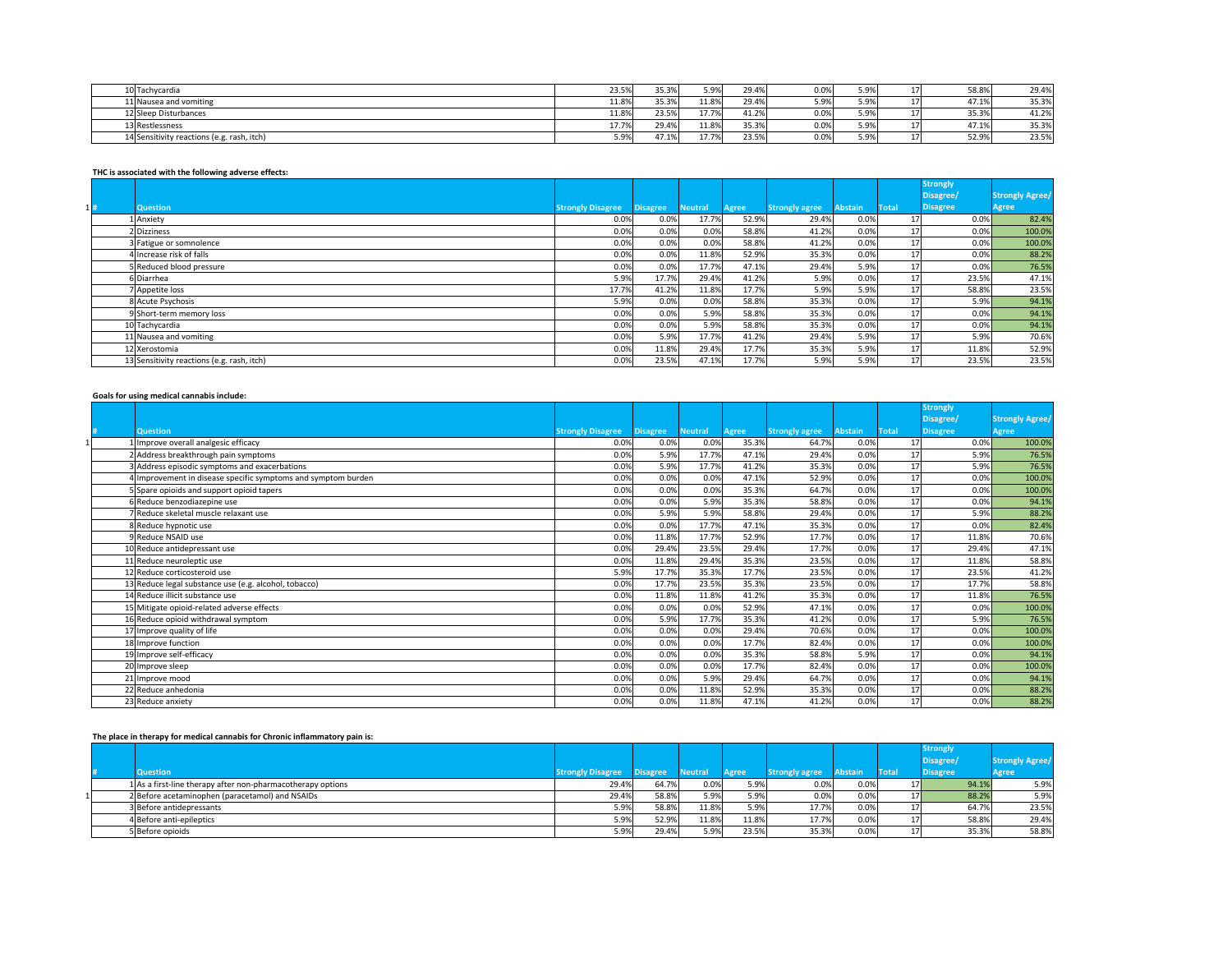### **The place in therapy for medical cannabis for Chronic nociceptive pain with supraspinal sensitisation is:**

|    | <u> Piaso in maraby for modium cannually for antenna inverseptive bain mini cabinebinal concisionment in</u> |                          |                 |         |              |                       |         |                 |                 |                        |
|----|--------------------------------------------------------------------------------------------------------------|--------------------------|-----------------|---------|--------------|-----------------------|---------|-----------------|-----------------|------------------------|
|    |                                                                                                              |                          |                 |         |              |                       |         |                 | <b>Strongly</b> |                        |
|    |                                                                                                              |                          |                 |         |              |                       |         |                 | Disagree/       | <b>Strongly Agree/</b> |
| 1# | <b>Question</b>                                                                                              | <b>Strongly Disagree</b> | <b>Disagree</b> | Neutral | <b>Agree</b> | <b>Strongly agree</b> | Abstain | Total           | <b>Disagree</b> | <b>Agree</b>           |
|    | 1 As a first-line therapy after non-pharmacotherapy options                                                  | 17.7%                    | 58.8%           | 5.9%    | 5.9%         | 11.8%                 | 0.0%    | 17 <sup>1</sup> | 76.5%           | 17.6%                  |
|    | 2 Before acetaminophen (paracetamol) and NSAIDs                                                              | 23.5%                    | 47.1%           | 17.7%   | 0.0%         | 11.8%                 | 0.0%    |                 | 70.6%           | 11.8%                  |
|    | 3 Before antidepressants                                                                                     | 0.0%                     | 58.8%           | 23.5%   | 11.8%        | 5.9%                  | 0.0%    |                 | 58.8%           | 17.6%                  |
|    | 4Before anti-epileptics                                                                                      | 0.0%                     | 41.2%           | 35.3%   | 17.7%        | 5.9%                  | 0.0%    |                 | 41.2%           | 23.5%                  |
|    | 5 Before opioids                                                                                             | 5.9%                     | 11.8%           | 5.9%    | 41.2%        | 35.3%                 | 0.0%    | 17              | 17.6%           | 76.5%                  |

### **The place in therapy for medical cannabis for Chronic nociceptive pain without supraspinal sensitisation is:**

|        | The place in cherapy for incursor calinabis for chronic hockeptive pain without supraspinal sensitisation is. |                                                                                                                                                                                            |                          |                 |              |                        |                                                 |                |                 |                                                                                 |
|--------|---------------------------------------------------------------------------------------------------------------|--------------------------------------------------------------------------------------------------------------------------------------------------------------------------------------------|--------------------------|-----------------|--------------|------------------------|-------------------------------------------------|----------------|-----------------|---------------------------------------------------------------------------------|
|        |                                                                                                               |                                                                                                                                                                                            |                          |                 |              |                        |                                                 |                | <b>Strongly</b> |                                                                                 |
|        |                                                                                                               |                                                                                                                                                                                            |                          |                 |              |                        |                                                 |                | Disagree/       | <b>Strongly Agree/</b>                                                          |
| $1 $ # | <b>Question</b>                                                                                               |                                                                                                                                                                                            |                          |                 | <b>Agree</b> |                        |                                                 |                | <b>Disagree</b> | <b>Agree</b>                                                                    |
|        |                                                                                                               | 41.2%                                                                                                                                                                                      | 52.9%                    | 0.0%            |              | 5.9%                   | 0.0%                                            |                |                 | 5.9%                                                                            |
|        |                                                                                                               | 29.4%                                                                                                                                                                                      | 58.8%                    |                 | 0.0%         | 5.9%                   | 0.0%                                            |                |                 | 5.9%                                                                            |
|        |                                                                                                               | 11.8%                                                                                                                                                                                      | 52.9%                    |                 | 5.9%         | 5.9%                   | 0.0%                                            |                |                 | 11.8%                                                                           |
|        |                                                                                                               | 11.8%                                                                                                                                                                                      | 47.1%                    |                 |              | 5.9%                   | 0.0%                                            |                |                 | 17.6%                                                                           |
|        |                                                                                                               | 5.9%                                                                                                                                                                                       | 23.5%                    | 5.9%            |              | 35.3%                  | 0.0%                                            |                |                 | 64.7%                                                                           |
|        |                                                                                                               | 1 As a first-line therapy after non-pharmacotherapy options<br>2 Before acetaminophen (paracetamol) and NSAIDs<br>3 Before antidepressants<br>4 Before anti-epileptics<br>5 Before opioids | <b>Strongly Disagree</b> | <b>Disagree</b> | Neutral      | 5.9%<br>23.5%<br>23.5% | <b>Strongly agree</b><br>0.0%<br>11.8%<br>29.4% | <b>Abstain</b> | <b>Total</b>    | 94.1%<br>17 I<br>88.2%<br>17 <sup>1</sup><br>64.7%<br>58.8%<br>29.4%<br>$\perp$ |

#### **The place in therapy for medical cannabis for Chronic neuropathic pain is:**

|     | The place in the apy for meanon calliable for chronic hear opathic pain, is, |                                                                                                                                                                                            |       |                          |                                                    |                                  |                                                                   |         |                      |                                                                         |
|-----|------------------------------------------------------------------------------|--------------------------------------------------------------------------------------------------------------------------------------------------------------------------------------------|-------|--------------------------|----------------------------------------------------|----------------------------------|-------------------------------------------------------------------|---------|----------------------|-------------------------------------------------------------------------|
|     |                                                                              |                                                                                                                                                                                            |       |                          |                                                    |                                  |                                                                   |         | <b>Strongly</b>      |                                                                         |
|     |                                                                              |                                                                                                                                                                                            |       |                          |                                                    |                                  |                                                                   |         | Disagree/            | <b>Strongly Agree/</b>                                                  |
| 1 # | <b>Question</b>                                                              | <b>Strongly Disagree</b>                                                                                                                                                                   |       |                          | <b>Agree</b>                                       |                                  |                                                                   |         | <b>Disagree</b>      | <b>Agree</b>                                                            |
|     |                                                                              | 11.8%                                                                                                                                                                                      |       |                          |                                                    | 11.8%                            | 0.0%                                                              |         |                      | 11.8%                                                                   |
|     |                                                                              |                                                                                                                                                                                            |       |                          |                                                    | 11.8%                            |                                                                   |         |                      | 35.3%                                                                   |
|     |                                                                              | 5.9%                                                                                                                                                                                       | 52.9% |                          |                                                    | 5.9%                             | 0.0%                                                              |         |                      | 23.5%                                                                   |
|     |                                                                              | 5.9%                                                                                                                                                                                       |       |                          |                                                    | 5.9%                             | 0.0%                                                              |         |                      | 23.5%                                                                   |
|     |                                                                              | 0.0%                                                                                                                                                                                       |       | 0.0%                     |                                                    | 47.1%                            | 0.0%                                                              |         |                      | 82.4%                                                                   |
|     |                                                                              | 1 As a first-line therapy after non-pharmacotherapy options<br>2 Before acetaminophen (paracetamol) and NSAIDs<br>3 Before antidepressants<br>4 Before anti-epileptics<br>5 Before opioids |       | <b>Disagree</b><br>23.5% | <b>Neutral</b><br>64.7%<br>23.5%<br>47.1%<br>17.7% | 11.8%<br>17.7%<br>17.7%<br>23.5% | <b>Strongly agree</b><br>0.0%<br>23.5%<br>17.7%<br>17.7%<br>35.3% | Abstain | <b>Total</b><br>0.0% | 76.5%<br>17 <sub>l</sub><br>47.1%<br>58.8%<br>52.9%<br>17.7%<br>$\perp$ |

#### **The place in therapy for medical cannabis for Chronic visceral pain is:**

|     |                  |                                                             |                          |                 |                |       |                       |                |              | <b>Strongly</b> |                        |
|-----|------------------|-------------------------------------------------------------|--------------------------|-----------------|----------------|-------|-----------------------|----------------|--------------|-----------------|------------------------|
|     |                  |                                                             |                          |                 |                |       |                       |                |              | Disagree/       | <b>Strongly Agree/</b> |
| 11# | <b>Question</b>  |                                                             | <b>Strongly Disagree</b> | <b>Disagree</b> | <b>Neutral</b> | Agree | <b>Strongly agree</b> | <b>Abstain</b> | <b>Total</b> | <b>Disagree</b> | Agree                  |
|     |                  | 1 As a first-line therapy after non-pharmacotherapy options | 23.5%                    | 52.9%           | 11.8%          | 0.0%  | 11.8%                 | 0.0%           | 17I          | 76.5%           | 11.8%                  |
|     |                  | 2 Before acetaminophen (paracetamol) and NSAIDs             | 11.8%                    | 41.2%           | 17.7%          | 17.7% | 11.8%                 | 0.0%           |              | 52.9%           | 29.4%                  |
|     |                  | 3 Before antidepressants                                    | 5.9%                     | 47.1%           | 17.7%          | 17.7% | 11.8%                 | 0.0%           |              | 52.9%           | 29.4%                  |
|     |                  | 4 Before anti-epileptics                                    | 5.9%                     | 35.3%           | 23.5%          | 23.5% | 11.8%                 | 0.0%           |              | 41.2%           | 35.3%                  |
|     | 5 Before opioids |                                                             | 0.0%                     | 17.7%           | 5.9%           | 35.3% | 41.2%                 | 0.0%           |              | 17.7%           | 76.5%                  |

### **The place in therapy for medical cannabis for Chronic traumatic pain is:**

|     | $\cdots$ , and proved in the case of the continuous continuous respective to a continuous positive respectively. |                          |                 |                |              |                       |                |              |                 |                        |
|-----|------------------------------------------------------------------------------------------------------------------|--------------------------|-----------------|----------------|--------------|-----------------------|----------------|--------------|-----------------|------------------------|
|     |                                                                                                                  |                          |                 |                |              |                       |                |              | <b>Strongly</b> |                        |
|     |                                                                                                                  |                          |                 |                |              |                       |                |              | Disagree/       | <b>Strongly Agree/</b> |
| 1 # | Question                                                                                                         | <b>Strongly Disagree</b> | <b>Disagree</b> | <b>Neutral</b> | <b>Agree</b> | <b>Strongly agree</b> | <b>Abstain</b> | <b>Total</b> | <b>Disagree</b> | <b>Agree</b>           |
|     | 1 As a first-line therapy after non-pharmacotherapy options                                                      | 23.5%                    | 58.8%           | 5.9%           | 0.0%         | 5.9%                  | 5.9%           | 17I          | 82.4%           | 5.9%                   |
|     | 2 Before acetaminophen (paracetamol) and NSAIDs                                                                  | 11.8%                    | 64.7%           | 11.8%          | 0.0%         | 5.9%                  | 5.9%           | 17I          | 76.5%           | 5.9%                   |
|     | 3 Before antidepressants                                                                                         | 5.9%                     | 47.1%           | 23.5%          | 11.8%        | 5.9%                  | 5.9%           |              | 52.9%           | 17.6%                  |
|     | 4 Before anti-epileptics                                                                                         | 5.9%                     | 35.3%           | 35.3%          | 5.9%         | 11.8%                 | 5.9%           |              | 41.2%           | 17.6%                  |
|     | 5 Before opioids                                                                                                 | 5.9%                     | 17.7%           | 5.9%           | 29.4%        | 35.3%                 | 5.9%           |              | 23.5%           | 64.7%                  |

#### **The place in therapy for medical cannabis for Chronic cancer pain is:**

|     |                                                                                                                                                                                                               |                          |                 |                                           |                                  |                                                          |                | <b>Strongly</b> |              |                                           |
|-----|---------------------------------------------------------------------------------------------------------------------------------------------------------------------------------------------------------------|--------------------------|-----------------|-------------------------------------------|----------------------------------|----------------------------------------------------------|----------------|-----------------|--------------|-------------------------------------------|
|     |                                                                                                                                                                                                               |                          |                 |                                           |                                  |                                                          |                | Disagree/       |              | <b>Strongly Agree/</b>                    |
| 1 # |                                                                                                                                                                                                               |                          |                 | <b>Agree</b>                              |                                  |                                                          |                | <b>Disagree</b> | <b>Agree</b> |                                           |
|     | 23.5%                                                                                                                                                                                                         |                          | 5.9%            | 5.9%                                      | 11.8%                            | 5.9%                                                     |                |                 |              | 17.6%                                     |
|     | 23.5%                                                                                                                                                                                                         |                          |                 |                                           | 11.8%                            | 5.9%                                                     |                |                 |              | 17.6%                                     |
|     | 5.9%                                                                                                                                                                                                          | 35.3%                    |                 |                                           | 11.8%                            | 5.9%                                                     |                |                 |              | 35.3%                                     |
|     | 5.9%                                                                                                                                                                                                          | 29.4%                    |                 |                                           | 11.8%                            | 5.9%                                                     |                |                 |              | 35.3%                                     |
|     | 6.3%                                                                                                                                                                                                          |                          |                 |                                           | 18.8%                            | 6.3%                                                     |                |                 |              | 50.0%                                     |
|     | <b>Question</b><br>1 As a first-line therapy after non-pharmacotherapy options<br>2 Before acetaminophen (paracetamol) and NSAIDs<br>3 Before antidepressants<br>4 Before anti-epileptics<br>5 Before opioids | <b>Strongly Disagree</b> | <b>Disagree</b> | <b>Neutral</b><br>47.1%<br>41.2%<br>25.0% | 11.8%<br>17.7%<br>23.5%<br>12.5% | <b>Strongly agree</b><br>5.9%<br>23.5%<br>23.5%<br>31.3% | <b>Abstain</b> | <b>Total</b>    | 16           | 70.6%<br>64.7%<br>41.2%<br>35.3%<br>31.3% |